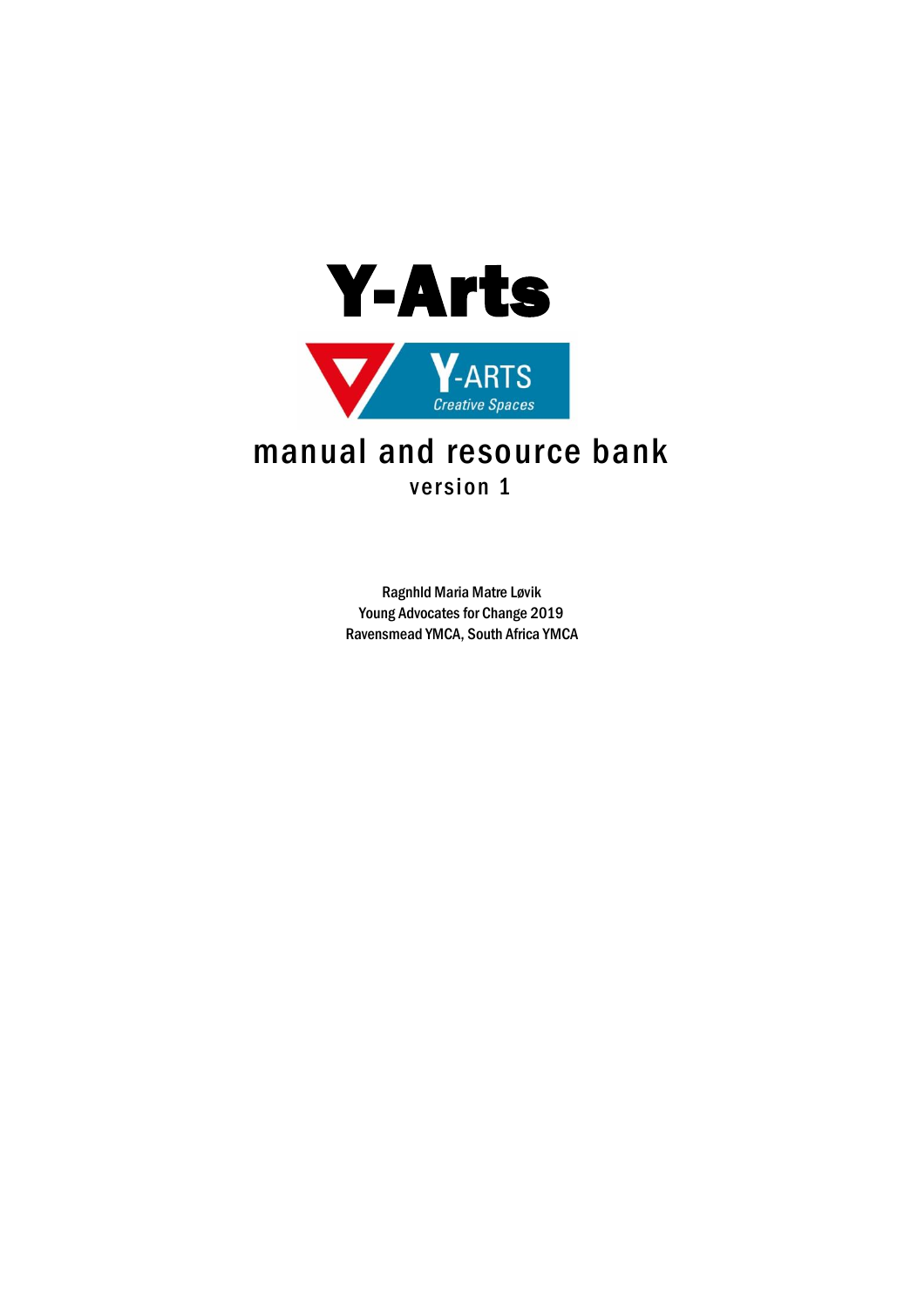# **Contents**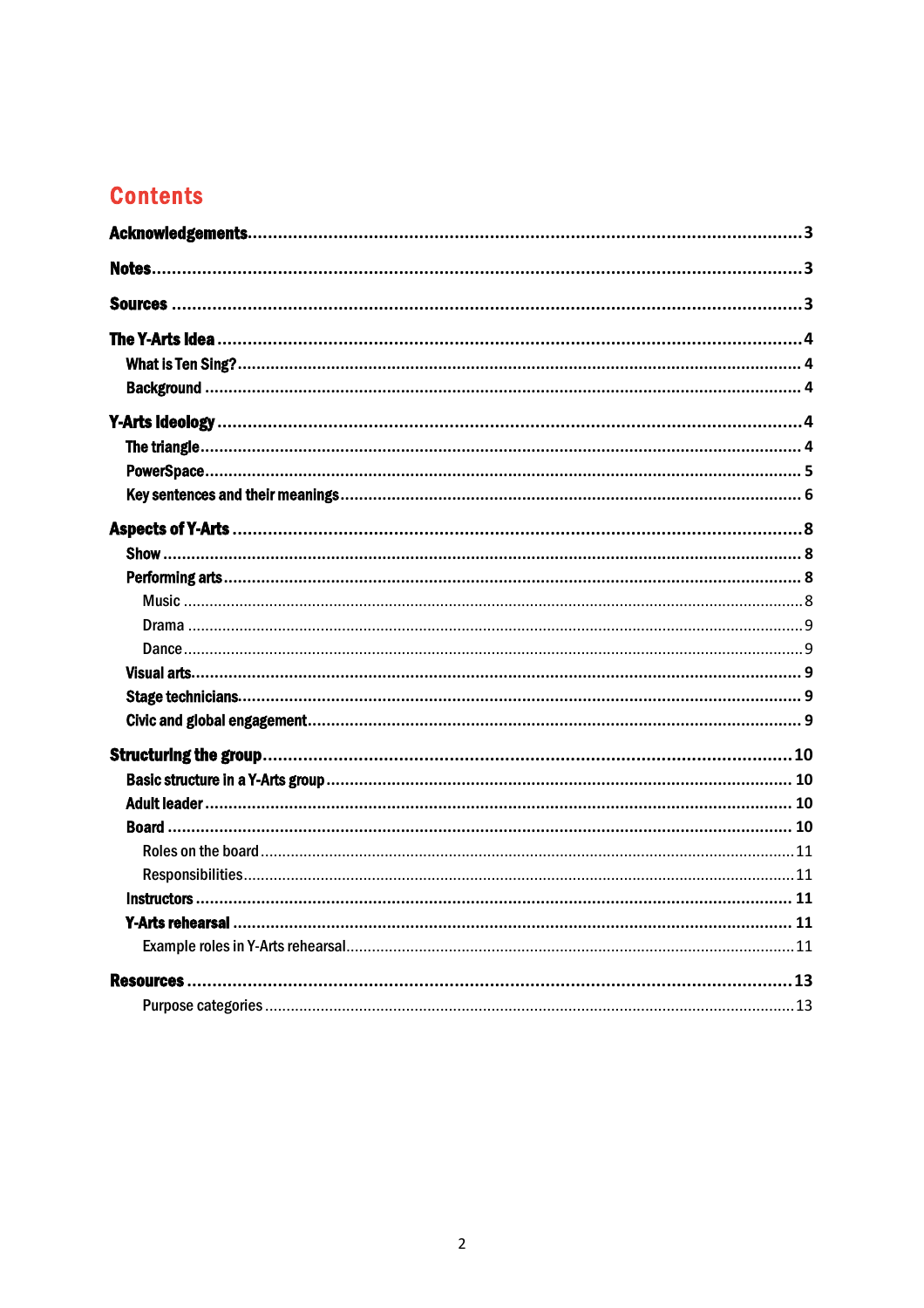# <span id="page-2-0"></span>Acknowledgements

This manual was written by Ragnhild Maria Matre Løvik, when stationed in Ravensmead branch of South Africa YMCA, through the exchange program Young Advocates for Change (Africa Alliance of YMCAs and Y-Global) in 2019.

I would like to thank Ravensmead YMCA for giving me the inspiration and platform to write this, as well as answering all my questions. It has been a pleasure! Also, thanks to my fellow participants from Ten Sing Norway 17/18 for helping me out when I'm out of words and knowledge.

If it hadn't been for Volda & Ørsta Ten Sing I wouldn't have had this passion, and without Y-Global and Africa Alliance of YMCAs I wouldn't have spent these five months in beautiful Cape Town, South Africa.

Thank you!

## <span id="page-2-1"></span>Notes

This manual is far from being complete or meant as a rulebook. It was made for a project between Ravensmead YMCA and Florida High School. It can be used as a guideline on the Ten Sing idea in an African context. In South Africa Tensing is called Y-Arts.

The resources work well for the Y-Arts target group, but can very easily be adapted to many different age groups and settings. Playing games is important at any age!

I hope the document can be of help!

# <span id="page-2-2"></span>Sources

Some phrasings and explanations are inspired by the following sources.

- Documents from Cape Flats YMCA, 2003
- "Da kirken snudde En historie om Ten Sing" by Tomm Kristiansen, 2017 [\(https://kfuk-kfum.no/om-oss/nyheter/da-kirken-snudde-en-historie-om-ten-sing\)](https://kfuk-kfum.no/om-oss/nyheter/da-kirken-snudde-en-historie-om-ten-sing))
- "Ten Sing startpakke" by YMCA-YWCA Denmark, 2012 [\(https://issuu.com/kfumogkfuk/docs/ten\\_sing\\_startpakke\\_issuu\)](https://issuu.com/kfumogkfuk/docs/ten_sing_startpakke_issuu))
- PowerSpace report 5: "Creating the PowerSpace" by Africa Alliance of YMCAs
- "Young Advocates for Change" by Africa Alliance of YMCAs, 2019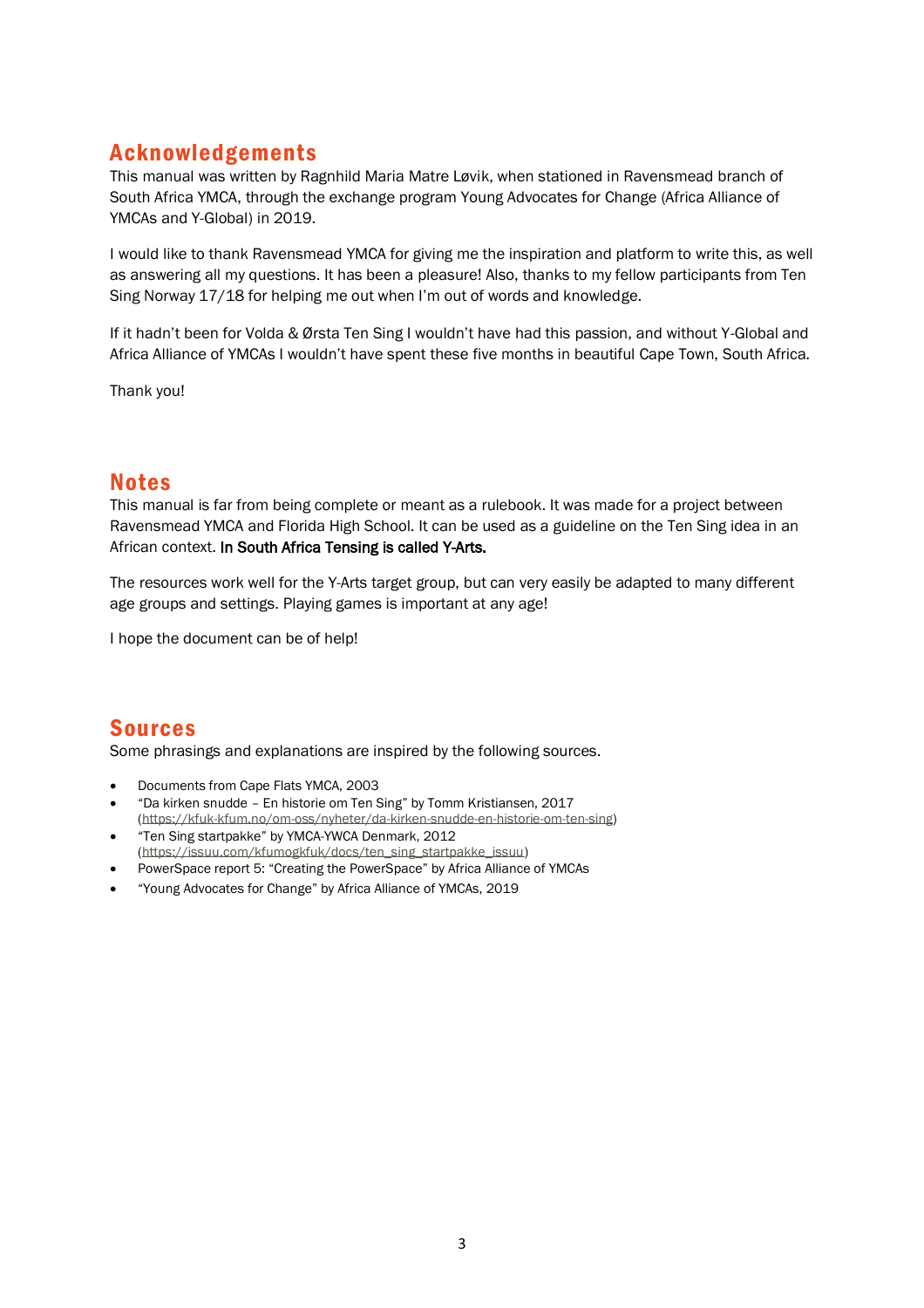# <span id="page-3-0"></span>The Y-Arts idea

#### <span id="page-3-1"></span>What is Y-Arts?

Y-Arts is an open youth program in YMCA and YWCA that works as a safe space for youth (primarily 13–19 years/high school). It evolves around creative arts, especially performing arts, as a method of training in various areas; leadership, democracy, creativity, social skills and civic engagement; all in a Christian context. Y-Arts differs from other programs because the value of it does not only come from the results in performances, but how they get there.

## <span id="page-3-2"></span>**Background**

The start of Ten Sing goes back to the 1960s in Norway. At that time the youth culture was changing, and the Norwegian YWCA-YMCA and the Church of Norway (the two work closely together) were struggling to attract young people. In 1967, Kjell Grønner, a priest in the city Bergen, laid the foundation of the Ten Sing program. He formed a choir, thereby the name Ten Sing ("Teenagers Singing").

Based on the American *Sing Out*-movement, *Up with People*, and what he saw at a youth show in Hamburg, Germany, he had a clear vision for the choir in Bergen. The rehearsals should be more than just practicing creative skills, and the concert shouldn't just be about showing their talents. The way they managed to fulfill this vision was by putting the youth in charge, and producing "a show with a purpose". Kjell Grønner was there the whole time, but only there to support the youth.

The method proved very successful already within the first year. The choir performed in various places in Norway, and revolutionized the organization at Tenårings Treff/TT, the national summer festival in the Norwegian YWCA-YMCA, by performing and spreading the Ten Sing idea. The following year, over 160 Ten Sing groups had been established throughout Norway.

After 20 years, the Ten Sing movement started spreading internationally as well, through Ten Sing Norwegen (later Ten Sing Norway). For 1 year, young adults with a background in Ten Sing spread the Ten Sing idea through seminars, shows and festivals. The Ten Sing program can now be found throughout Europe, Asia, America and Africa. In South Africa Tensing is named "Y-Arts".

# <span id="page-3-3"></span>Y-Arts ideology

## <span id="page-3-4"></span>The triangle

The international symbol for YWCA and YMCA, is the triangle. Each side is equally long, and equally important. This is an essential symbol in Y-Arts as well, and has multiple meanings.

1. Body, mind, spirit: Each of the sides represent one of the three parts of the whole human being (more details under *Key sentences*).

2. Culture, creativity, Christ: Each of the sides represent one of the three C's in Y-Arts (more details under *Key sentences*).



Figure 1: The triangle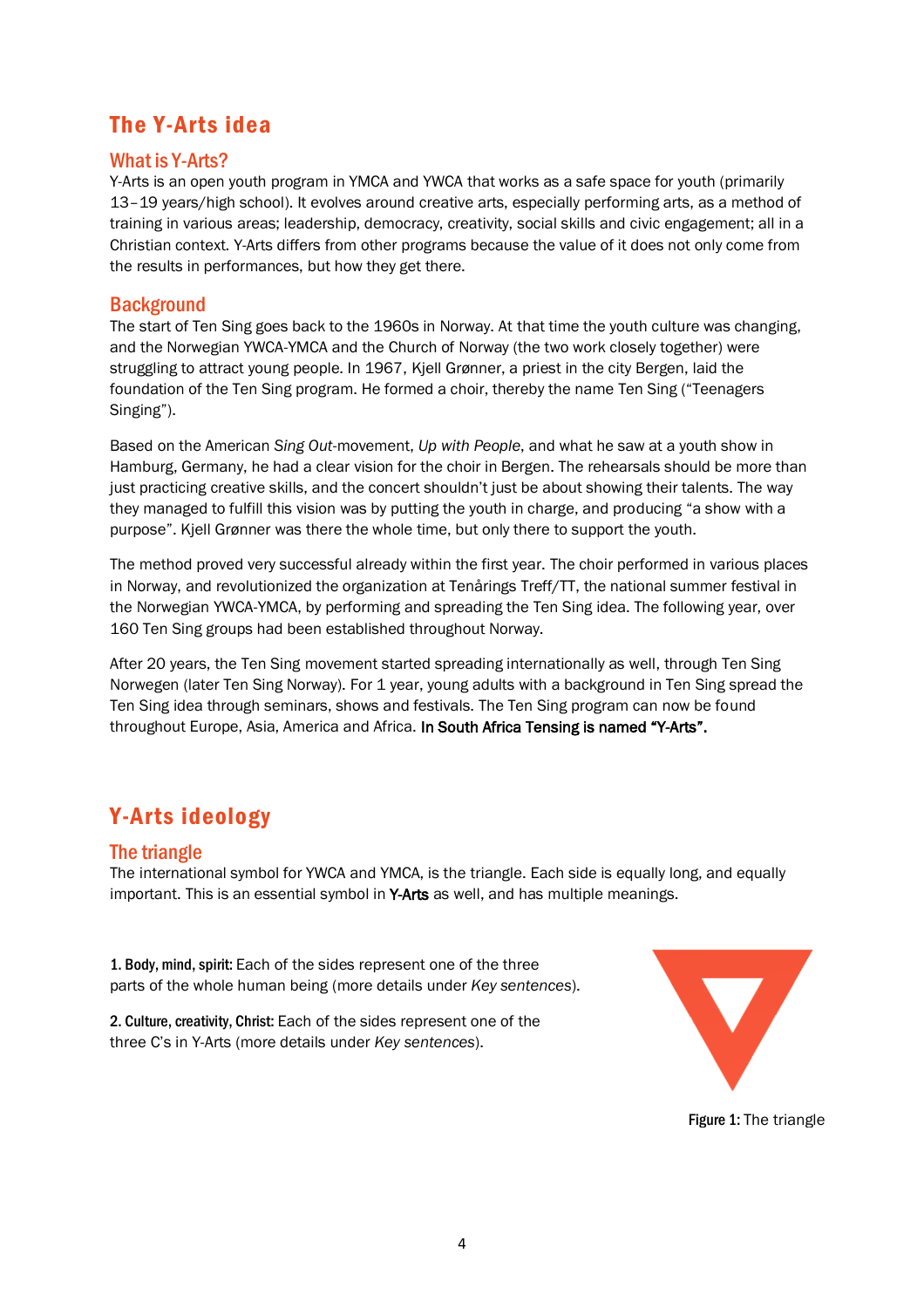3. Leadership: The structure for leadership in Y-Arts is opposite than of the hierarchic structure. The figure to the left shows the hierarchic leadership structure. The left one shows the structure in a Y-Arts context.





#### <span id="page-4-0"></span>**PowerSpace**

The Y-Arts ideology fits perfectly in to Africa Alliance of YMCA's PowerSpace model.



- 1. Marketing Y-Arts as a performing arts group will appeal and engage the youth to join.
- 2. By giving the youth a platform to practice the performing arts, as well as giving them training in instructing their peers, and a place to practice their religion, their self-awareness will be strengthened.
- 3. In Y-Arts, this is largely connected with the second step. The youth develop their creative and social skills. In addition, they get good training in leadership and administrative tasks.
- 4. The YMCA has a good network on a local, national and international level, which the members will become part of.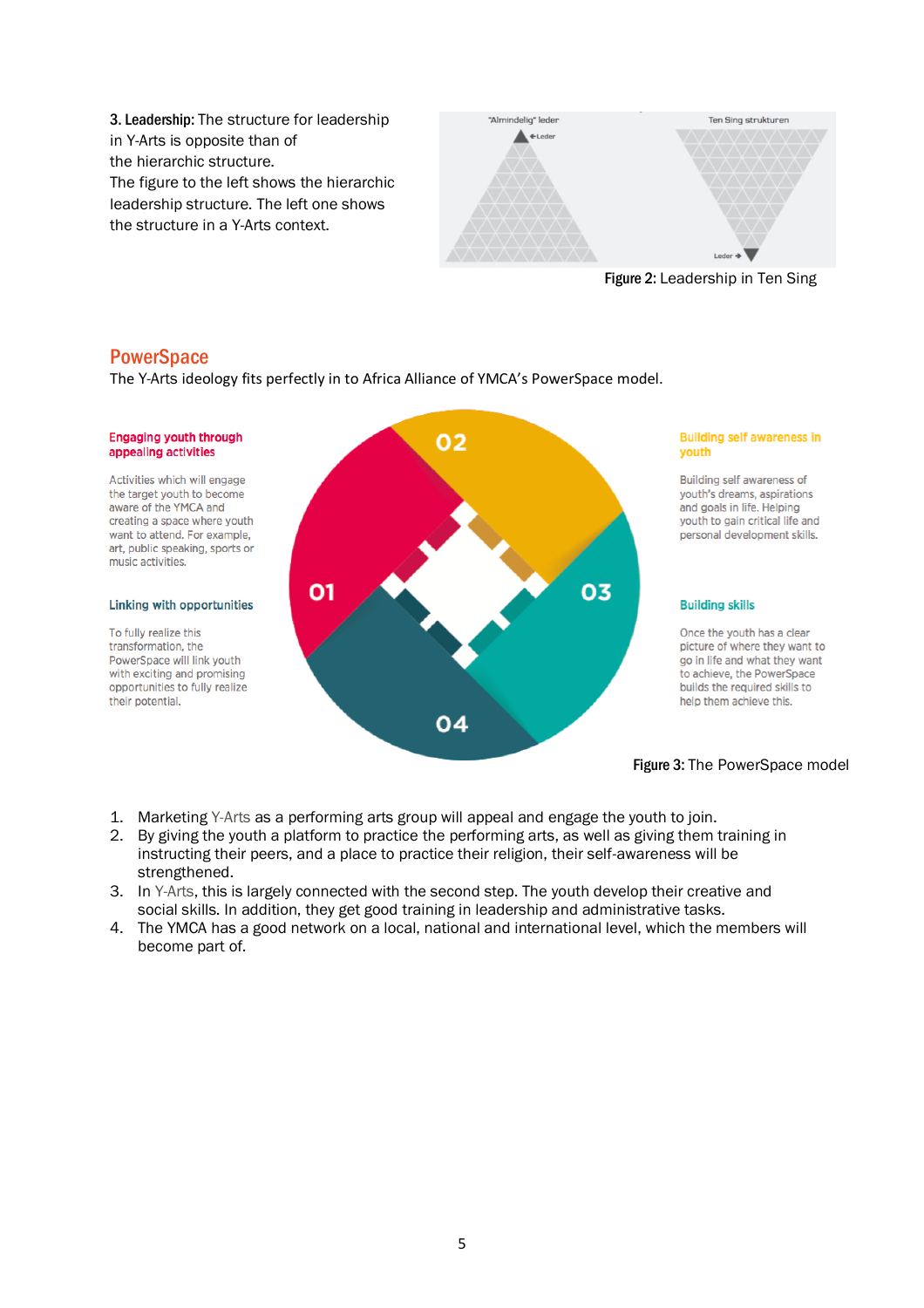# <span id="page-5-0"></span>Key sentences and their meanings

| <b>Expressions</b>                              | <b>Explanation</b>                                                                                                                                                                                                                                                                                                                                                           |
|-------------------------------------------------|------------------------------------------------------------------------------------------------------------------------------------------------------------------------------------------------------------------------------------------------------------------------------------------------------------------------------------------------------------------------------|
| The whole human being;<br>body, mind, spirit    | From YMCAs vision of the whole human being consisting of body,<br>mind and spirit.                                                                                                                                                                                                                                                                                           |
|                                                 | Body: We use our bodies to do everything, in this context that will be<br>performing arts and other activities in Y-Arts.<br>Mind: Our thoughts, memories, knowledge, experiences, etc.                                                                                                                                                                                      |
|                                                 | Spirit: Our connection to God, values, part of something bigger.                                                                                                                                                                                                                                                                                                             |
|                                                 | To understand this better, we can compare it with a phone:<br>The body is the phone you can hold in your hand, the mind is<br>everything stored in the phone, the spirit is the Wi-Fi-connection.                                                                                                                                                                            |
| The three Cs                                    | Creativity: Developing young people's creative skills by giving them<br>responsibility for the creation of their own message through their<br>own performance.                                                                                                                                                                                                               |
|                                                 | Culture: Using young people's own cultural preferences (such as<br>favorite songs, references in drama, popular dance moves, etc.) as<br>elements in a product created by them.                                                                                                                                                                                              |
|                                                 | Christ: Creating an arena for young people to practice their religion<br>as whole human beings, and learning about Christian values.                                                                                                                                                                                                                                         |
|                                                 | In the international model, there are two additional C's:<br>Community: Developing and empowering leadership for the<br>community, and raising awareness on issues relevant to the<br>community, through performances.<br>Care: Caring for the young people involved in Y-Arts, both in the<br>group, and outside. Showing care for the community is also<br>essential here. |
| Open program                                    | The Y-Arts program is an open program, meaning that young people<br>don't have to qualify in any way, neither in talent nor in faith.                                                                                                                                                                                                                                        |
| Safe space                                      | Y-Arts is a safe space for personal development where you can be<br>yourself, regardless of gender, religion, sexual orientation, ethnicity,<br>wealth, etc.                                                                                                                                                                                                                 |
| Open membership,<br><b>Christian leadership</b> | Young people are welcome to Y-Arts regardless of religious<br>opinions, but it is based on Christian values and what YMCA stands<br>for, and it is encouraged that adult leaders are Christian.<br>Respecting Christian values is essential for all.                                                                                                                         |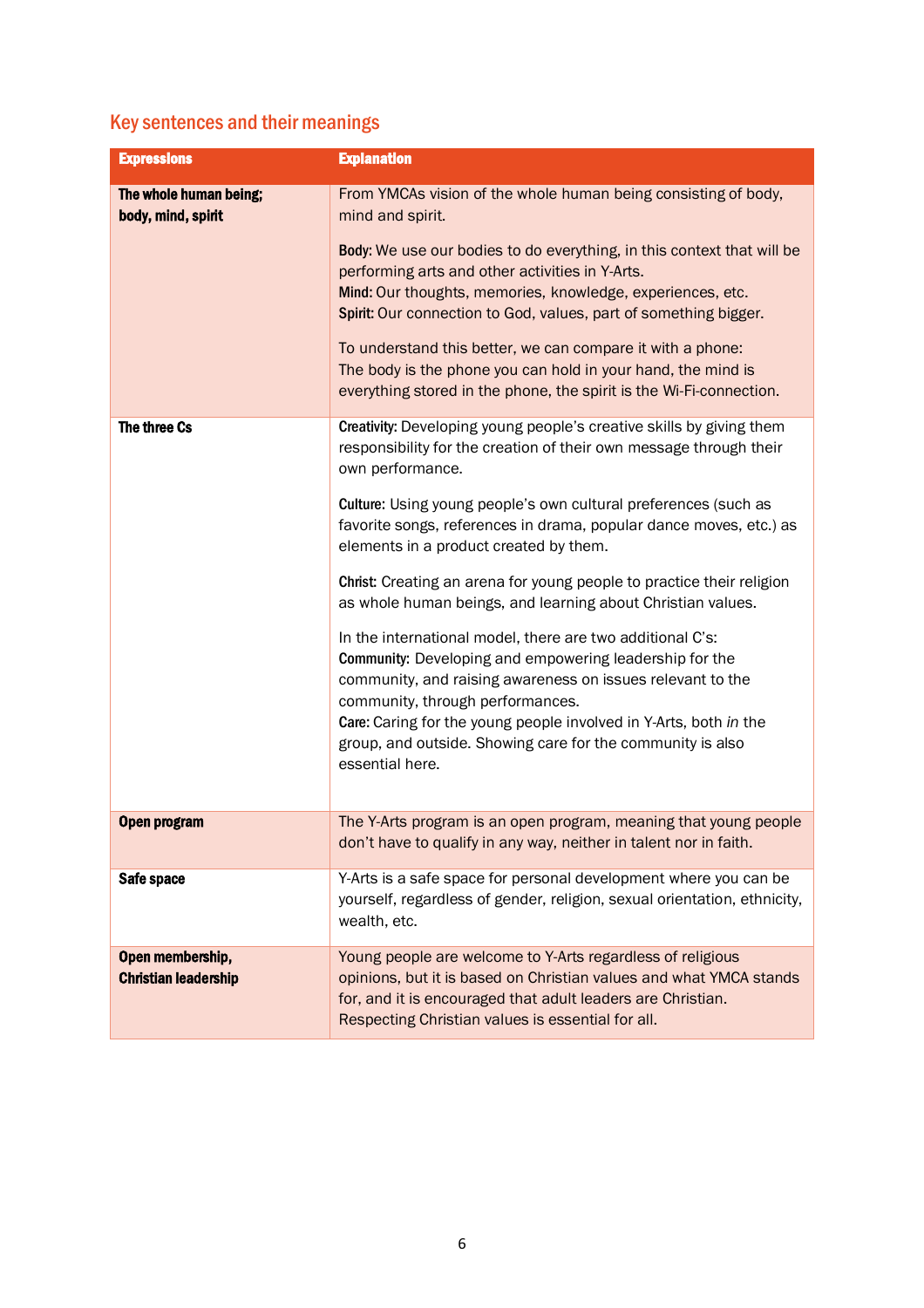| Young responsibility,<br>adult presence | The Y-Arts group is created by youth for youth. They are the ones<br>who make up the board and make decisions, instruct the different<br>arts and lead their peers.<br>However, there should always be an adult present, and this<br>presence is important for a sustainable Y-Arts group. This role is<br>there to mentor the youth, and be of help in practical matters.<br>Balancing this can be difficult, but communication is key. |
|-----------------------------------------|------------------------------------------------------------------------------------------------------------------------------------------------------------------------------------------------------------------------------------------------------------------------------------------------------------------------------------------------------------------------------------------------------------------------------------------|
| A show with a purpose                   | Performing with a Y-Arts group is not just about showing your<br>talents. Whenever a Ten Sing group is performing, there should be<br>a clear message that will encourage a positive change. (More<br>details under Show.)                                                                                                                                                                                                               |
| <b>Process and product</b>              | In Y-Arts, the process is, in many ways, more important than the<br>product (a show with a purpose). This is where Y-Arts must<br>collaborate and use their creative skills in making the product<br>together.                                                                                                                                                                                                                           |
|                                         | The product, or the performance, is of course essential as well. For<br>many this is the first time on stage, and can be a big step out of<br>their comfort zone. This experience gives Y-Arts participants a great<br>sense of achievement, and personal development.                                                                                                                                                                   |
| <b>Ten Sing-spirit</b>                  | We can call the fellowship or community that is built within the Y-<br>Arts group (and even the whole Ten Sing movement), Y-Arts -spirit.<br>The fact that everyone is responsible for the process and the<br>product gives the Y-Arts participants an ownership and teaches<br>them to work together as a group. Y-Arts participants are often<br>engaged, energetic and resourceful people.                                            |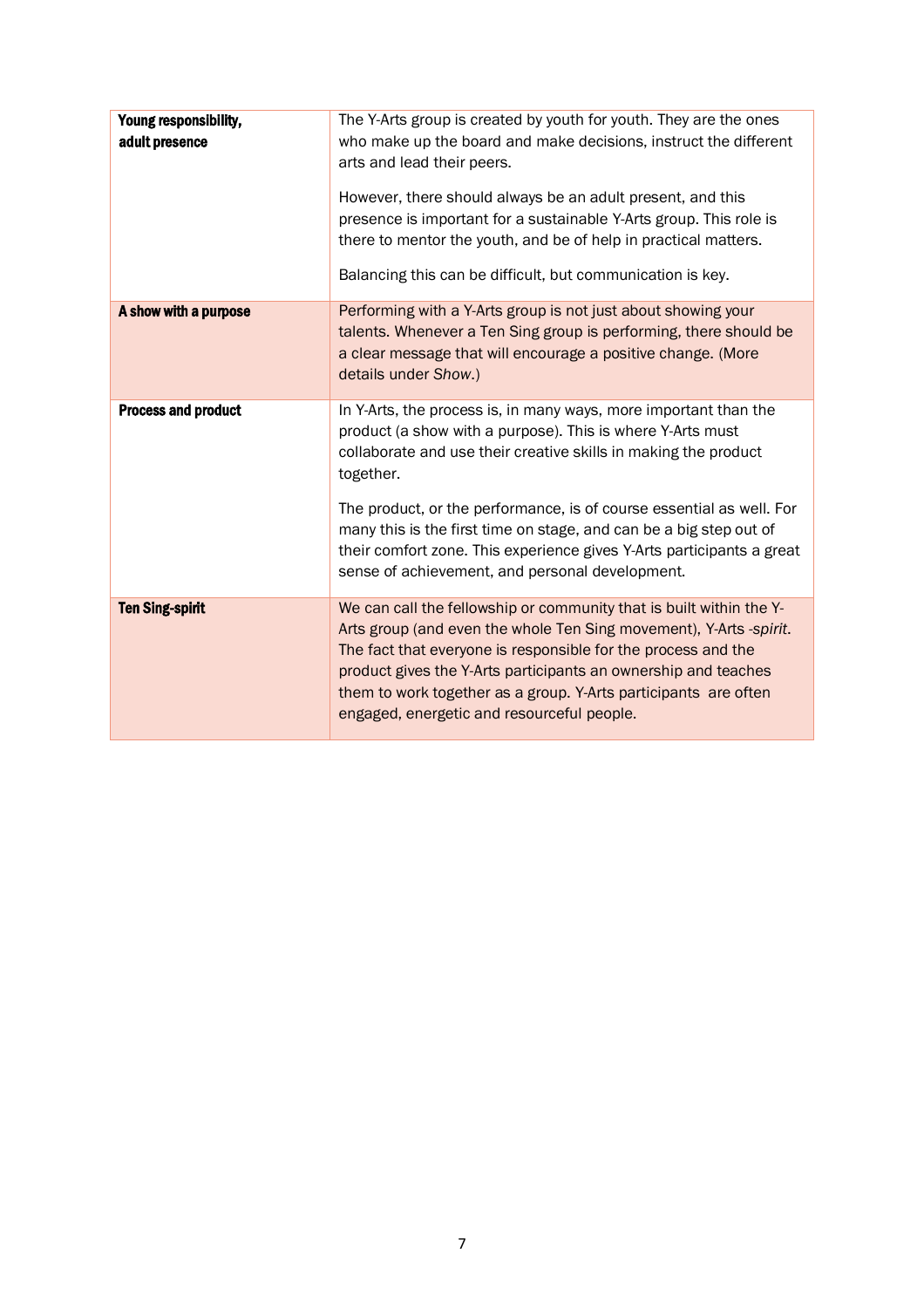# <span id="page-7-0"></span>Aspects of Y-Arts

Exactly what a Y-Arts group can offer, relies on what resources they have and what the youth want to do. Following you will find a description on common aspects of Y-Arts.

## <span id="page-7-1"></span>**Show**

Deciding on a product to work towards is a good place to start for any Y-Arts group, whether it's an existing group, or a brand-new group. Having a specific goal will increase motivation for the Y-Arts participants and enlighten the Y-Arts -spirit.

One way to make the whole show process as efficient as possible, is to elect a group of people, a show group, to oversee the process. In this group, there should be representatives from all the art forms, an adult leader and a chosen leader for the show group. (The show group can very well be the board, but consider the work amount before giving this task exclusively to the board.) Each person in the show group should have an area to oversee (such as logistics, economy, Christian dimension, etc.). An important thing to note is that democracy is a key element in this process to give everyone a sense of ownership of the product. If the Y-Arts group is small enough for all voices to be heard, the show group might not be of necessity.

Choosing a theme for the show is a good way to find out what the message of the show will be (more details under *A show with a purpose*). The Y-Arts participants must now work with this theme through conversations and creative processes. Linking the theme of the show to the Bible is one way to incorporate the Christian dimension of Y-Arts. This process will enable Y-Arts participants to develop their faith and bring a whole new dimension to the message of the performance.

Make a clear vision of the performance, and be open for adapting the vision if necessarily as the process evolves. Each discipline should have a plan from the start of the process and up until the product should be finished. This way, everyone knows what to do at any given time, and you won't lose the sense of purpose. Considering the logistics for the performance is also important to plan from an early stage.

## <span id="page-7-2"></span>Performing arts

In all the arts, it is important to remember that talent isn't a requirement, but it is welcomed. This may not necessarily lead to the best results on stage, but will be of great value to the participants.

#### <span id="page-7-3"></span>Music

The music discipline is often split in singers and instrumentalists.

Singers: Often a choir, but can also be small group of vocalists, or even just a soloist. Instrumentalists: Either one or a few instruments to accompany the singers, or a full band. This can also be a playback.

In both aspects, it is important to focus on what resources you have instead of the lack of resources. If you don't have a drum set, use a bucket or a chair. If using different voices in different voice groups is a challenge, focus on one voice.

Choosing relevant songs that interest the participants is crucial. Consider what songs they listen to when choosing what to work on. Picking relevant songs to the theme you are working with (more details under *Show*) is also important. Using democratic ways of picking songs is also an option, but remember to consider how the music can be worked with and that it is on a suitable level for the youth.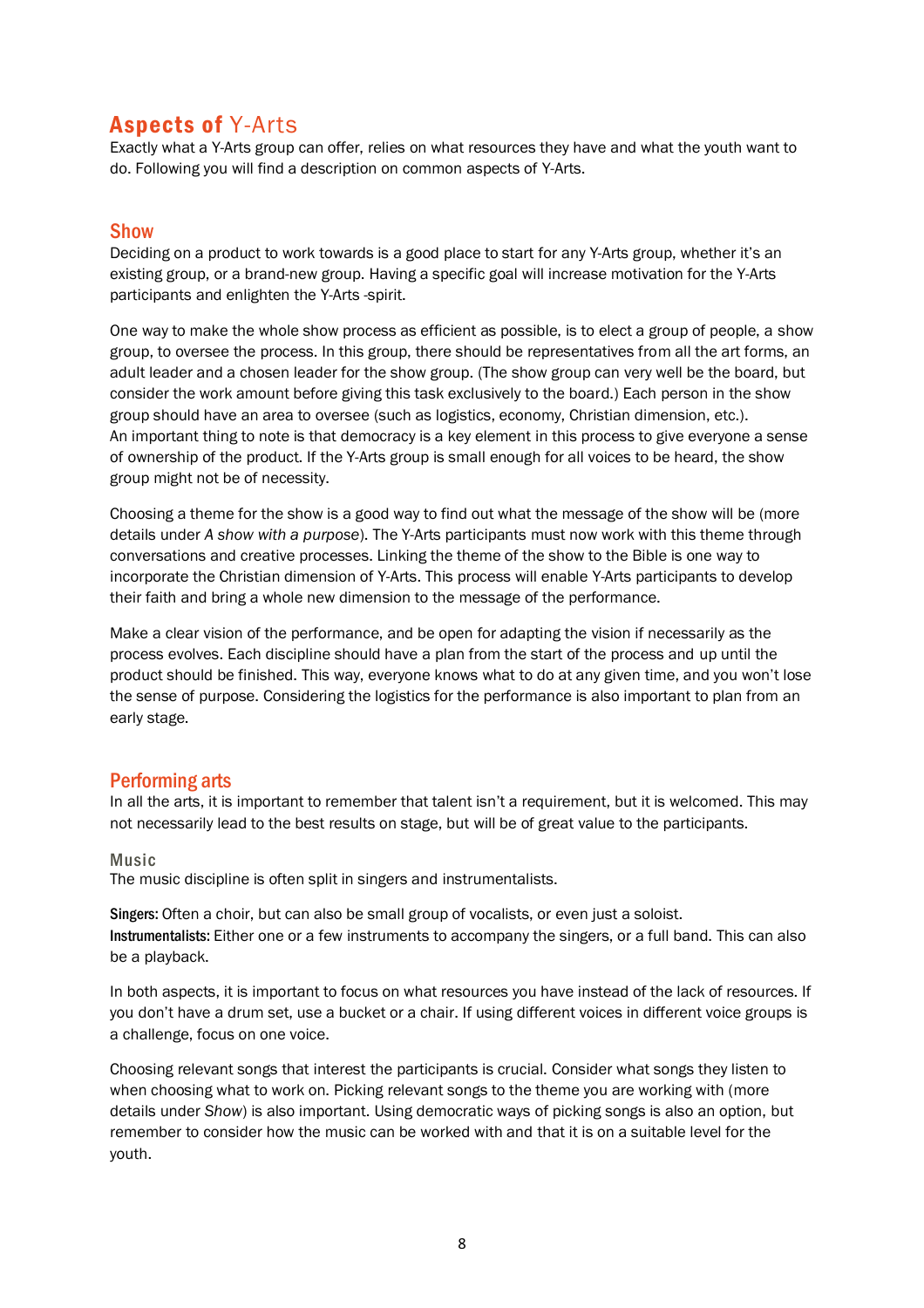#### <span id="page-8-0"></span>Drama

In the drama aspect of Y-Arts, the focus is on creating visual pieces and having fun.

Spending time on games/activities to warm up the group is important to build the safe space that is needed for a good creative process. (ref. Activities) These activities often evolve around improvisation, brain storming, exaggeration and just having fun. In addition to making a safe space, this process will also help create an ensemble, or a defined group, as well as prepare the youth on what they will work on.

There are many ways to create products, but one should always keep the *purpose* (ref. A show with a purpose) as a base of what you do. To give everyone a sense of ownership, it is important to include everyone in the drama group in the process of developing the product. It is up to you how you want to do this process. A good way to get started is with improvisation and brainstorming activities. Don't put too much pressure on having a good product suitable for the audience from the start. The most important thing is that you have fun and get to develop your skills. Later in the process, writing a script can be a good thing, but in the Y-Arts model this is often not the best place to start.

#### <span id="page-8-1"></span>Dance

Dance gives another dimension to the show aspect of Y-Arts. It gives a unique way of communication without the use of words. Dancing is a great way of using creativity in a very physical way.

Creating a sense of safe space is essential in dance as well. Starting out with simple exercises and activities to form the ensemble will help with this.

Finding the correct balance between learning choreography to the dancers and give them a platform to create choreography themselves, is important to get a sustainable group. There are many methods one can use when making dances. Keep in mind that dance can be all kinds of movement.

Throughout a product, or a show, varying the components (such as dance styles, numbers of dancers, music, costumes, etc.) will give great dynamics that can underline the message of the performance.

#### <span id="page-8-2"></span>Visual arts

Many groups also have some form of visual arts in their group in addition to the performing arts. This can be photography, film production, drawing, stage design, costumes and props, etc. Again, it is all about using what resources you have. Visual arts can be used in both the process and the product by adapting it to the chosen theme (ref. Show). The arts can easily be used in promoting the Y-Arts group as well. Smaller projects between visual arts and performing arts is a good way to integrate the visual arts in Y-Arts.

#### <span id="page-8-3"></span>Stage technicians

Not everything related to performing arts happens on stage. Stage technicians are essential to get all the technical aspects to run smoothly, whether it is setting up microphones, pressing play on the next video or controlling the mixing console. However, having all this equipment isn't a necessity to get a good performance, but can help getting it to the next level.

#### <span id="page-8-4"></span>Civic and global engagement

Being part of Y-Arts, makes you part of a national YMCA movement, and thereby the global YMCA network. This is exciting in many ways, but it also gives us a responsibility regarding global justice. We see it as every person's right to develop themselves as whole human beings, with body, mind and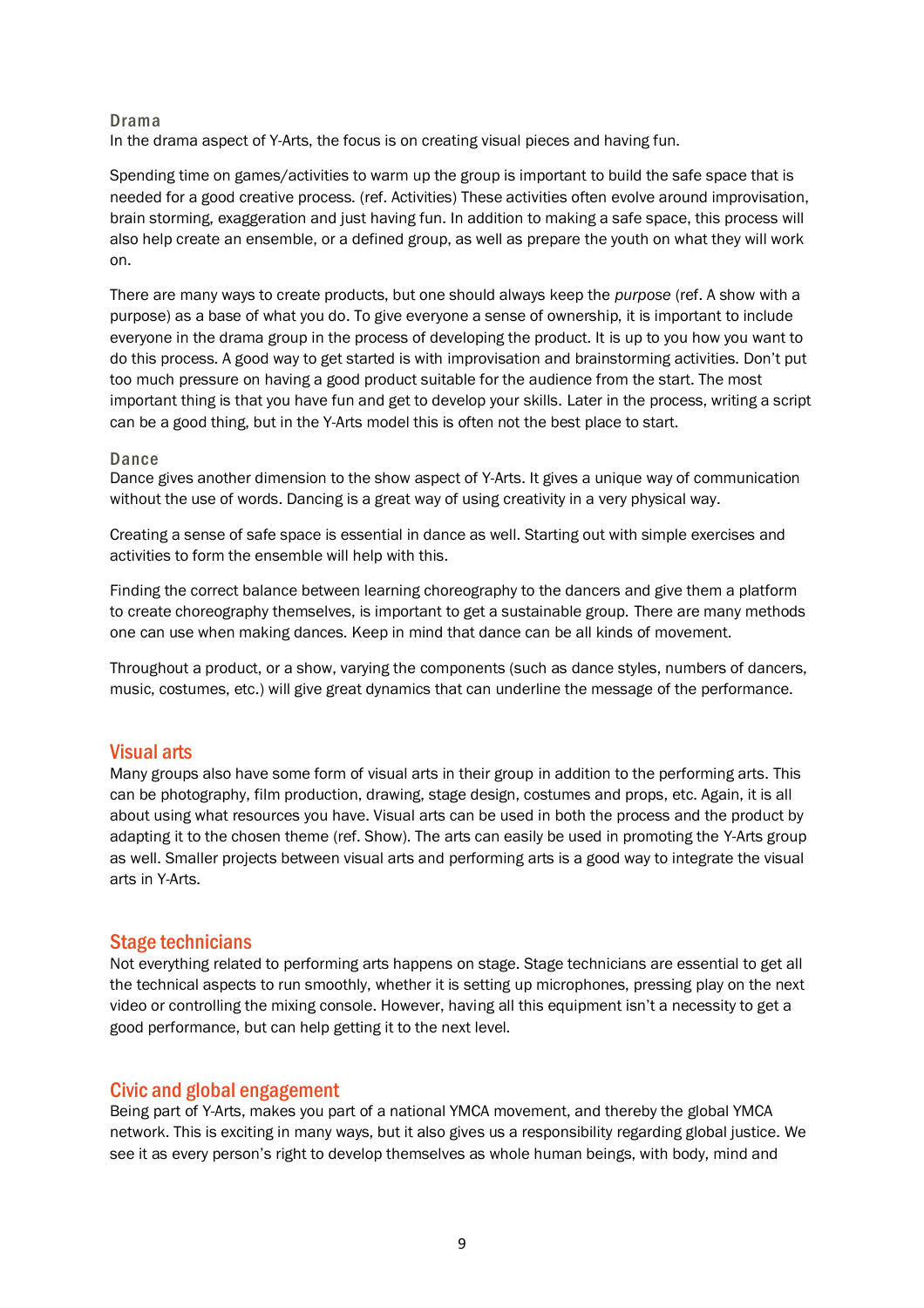spirit. Although, for many youths, this isn't the reality. This is why we want members of the YMCA to be activists on making the world a better place for everyone.

Start with your own community. Is there something your Y-Arts group can do to empower people in the community and improve their lives? At the same time, be aware of how your actions affect people all over the world. This can be in terms ethical consumption, environmental awareness, etc. (Check out the UN's Sustainable Development Goals (SDGs) to get inspiration for a theme one can narrow it down to.

Taking these ideas into the work towards a show is a great way to spread awareness both in the group and to others. Find a relevant topic that will address the community, but at the same time linking it to the rest of the world, or maybe even just one other place. Base your drama on these ideas, and integrate the other arts as well.

# <span id="page-9-0"></span>Structuring the group

## <span id="page-9-1"></span>Basic structure in a Y-Arts group

| Adult leader                                         | <b>Board</b>                              | Y-Arts group        |
|------------------------------------------------------|-------------------------------------------|---------------------|
| Mentor                                               | Represent the whole group                 | Open for everyone   |
| Adult presence, stability<br>YMCA staff or volunteer | Chosen members<br>Leaders and instructors | <b>YMCA</b> members |

## <span id="page-9-2"></span>Adult leader

The most important tasks of the adult leader can be found under *Key sentences – Young responsibility, adult presence*. To summarize, the adult leader's presence can be crucial as to whether the rehearsals are productive or not. The adult should contribute with guidelines and mentoring to the youth.

Balancing the responsibilities of the youth and the responsibility of the adult is key to make the group functioning. If the adult leader is too much in the background, the youths might simply work too much, loose control over the group and struggle to maintain the sustainability in the group. If it's the other way around, the youths won't get the personal development in leadership, social and creative skills, as well as lose their sense of ownership of the group.

## <span id="page-9-3"></span>Board

This is a great arena for democracy practice in the Y-Arts group. The board members should be elected democratically, the processes during meetings are based on democratic principles as well as the practical matters (agenda, meeting notes, voting, etc.).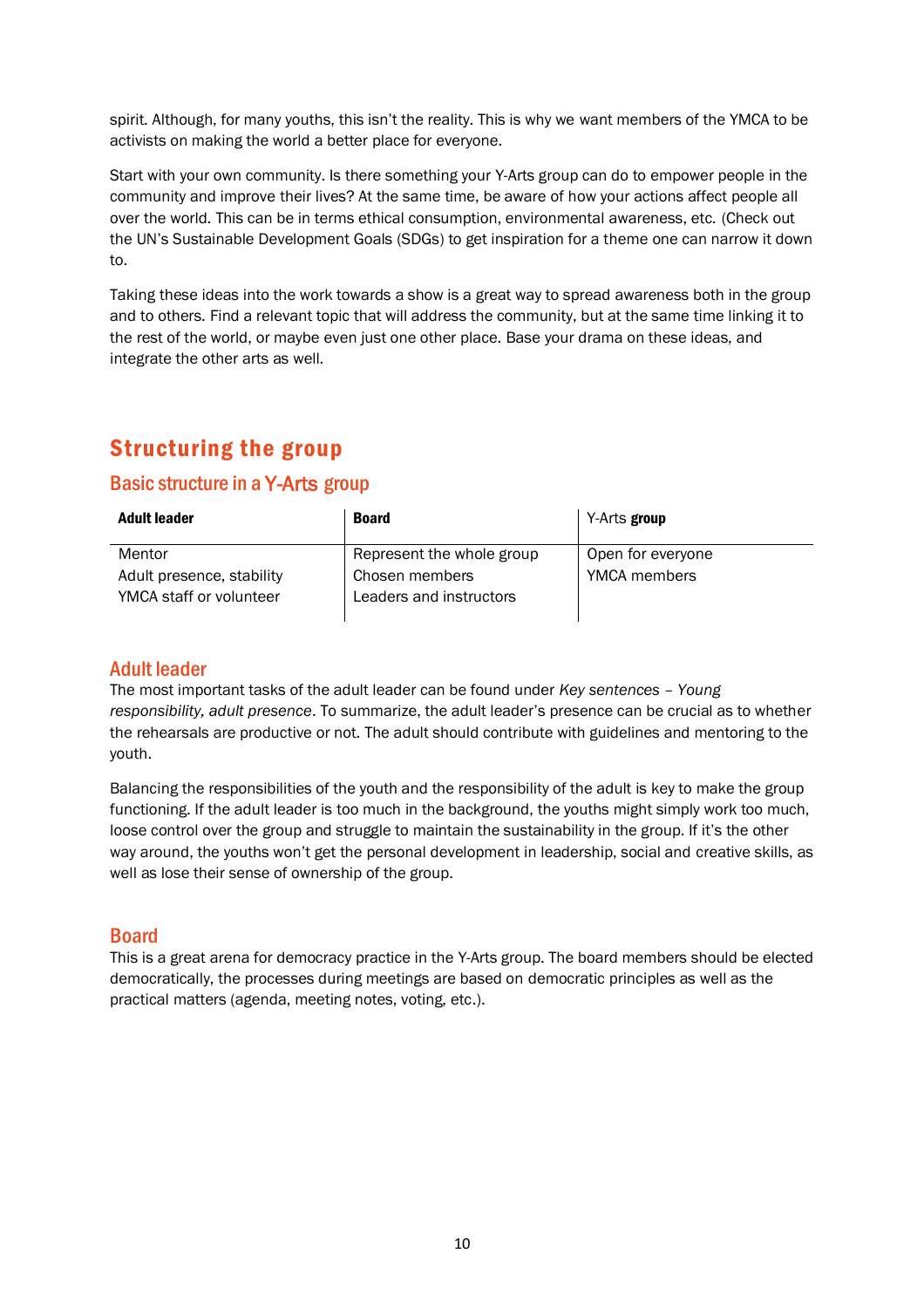The board should consist of representatives from each art group (either instructor, leader or other), as well as an adult leader. The latter should let the youth do the decision making, but intervene if necessary. Within the board, each person should have a role.

#### <span id="page-10-0"></span>Responsibilities

The board should meet regularly and make plans for the Y-Arts group, both for the upcoming rehearsals, as well as long term plans. Board members are trusted representatives of all the members of the group, and must try to fulfill the Y-Arts participants needs. This means that there should be one person from each art form in the board. Preparations such as meeting agendas will improve the efficiency of the meetings, as well as good ground rules for communication (both in and outside of meetings).

In the rehearsals, board members should set examples, and instructors can use them as "allies" (example: teach them some of the dance moves in advance of the rehearsal). Practical matters and logistics is also something board members should have an extra eye for (together with the adult leader). Building a good social arena and a safe space for the others is also an important responsibility of board members.

Roles on the board

- Adult leader
- Chair person
- Deputy chair person
- **Secretary**
- **Treasurer**
- Public relations (PR)
- Events
- Devotion

The roles should be adjusted to fit each Ten Sing groups' needs.

Each rehearsal should have a *Leader of the day*, meaning that this person is a sort of time keeper, as well as knowing exactly what is going to happen at any given time. This is one of the best ways to get practical leadership training. In this task, adult leaders and board members should give support if it is wanted and needed.

#### <span id="page-10-1"></span>**Instructors**

The youth should be instructors for the groups, but this is of course not always possible. If this is the case, the adult leader (and perhaps the board) should search for training for the youth. Seminars, workshops, observation of other performing arts groups, etc. are great ways to train the youths' skills in their respective creative arts.

Getting external instructors is also an option, but this should only be a temporary solution. Giving the youth the chance to instruct their peers is a great way to get leadership training in "the field". To make the group sustainable, they should also pass on their knowledge to their successors in the group.

## <span id="page-10-2"></span>Ten Sing rehearsal

Y-Arts rehearsals should be filled with different aspects, either by having different arts during the same rehearsal, or focusing on one art per rehearsal. It is up to each Y-Arts group to work out how best to use their time. The following example can be used as inspiration when setting up your own rehearsals. Remember to mix things up every occasionally, to keep the Y-Arts participants interested and motivated. It is important to note that there should be a good flow in the rehearsals, and that the leader of the day knows the when, what and who's.

<span id="page-10-3"></span>Example roles in Y-Arts rehearsal

- Maria: Leader of the day
- Luke: Drama, devotion responsible

- George: Choir • Lisa: Band
- Thierry: Film • Hannah: Devotion
- Pauline: Dance

11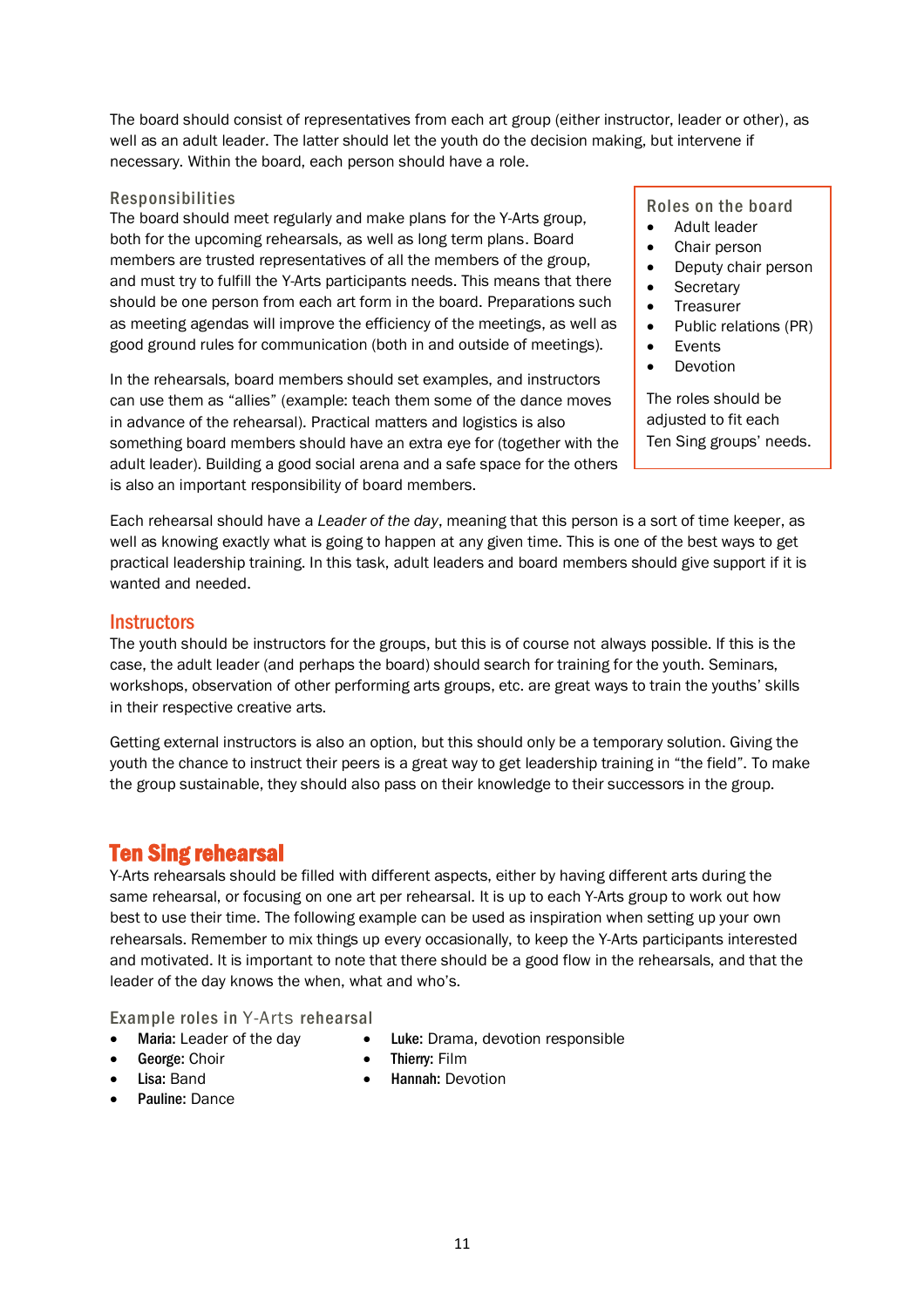| <b>When</b> | <b>What</b>                                                   | <b>Who and how</b>                                                                                                                                                                                                                                                                                                                                                                                                                                                                                                                           |
|-------------|---------------------------------------------------------------|----------------------------------------------------------------------------------------------------------------------------------------------------------------------------------------------------------------------------------------------------------------------------------------------------------------------------------------------------------------------------------------------------------------------------------------------------------------------------------------------------------------------------------------------|
| 18.00       | <b>Group dance</b><br><b>Information about today</b><br>Games | Maria starts the rehearsal by giving some information for the<br>evening, and invites Pauline to lead the group dance.<br>After this she initiates some games and engage the entire<br>group by asking for game suggestions. She also has some<br>games planned in case they can't make up their minds.                                                                                                                                                                                                                                      |
| 18.30       | <b>Music session</b>                                          | George is the conductor of the choir and leads their session,<br>while Lisa takes charge of the band rehearsal.<br>The two of them have in advance decided on what songs they<br>will be working on today.                                                                                                                                                                                                                                                                                                                                   |
| 19.10       | <b>Information</b><br><b>Break</b>                            | Maria gives some information on an upcoming event, and<br>keeps track of the time during the break.                                                                                                                                                                                                                                                                                                                                                                                                                                          |
| 19.20       | <b>Groups</b>                                                 | Pauline, Luke and Thierry all take their respective groups to their<br>locations and leads the session. Pauline has invited an external<br>instructor for today, while the two others facilitate on their own.                                                                                                                                                                                                                                                                                                                               |
| 20.00       | <b>Devotion</b>                                               | Luke is also responsible of finding people who will lead the<br>devotion. Today he has asked Hannah, one of the Ten Sing<br>members, to lead a short devotion.                                                                                                                                                                                                                                                                                                                                                                               |
| 20.10       | <b>Performances</b>                                           | The Y-Arts group has an upcoming performance shortly, and<br>are now going to try out some of the contents. Maria keeps<br>track of time, while George and Lisa take charge during the two<br>songs they practiced earlier. Luke presents the drama group<br>before they display their results for the day. Thierry helps one of<br>the film group members to show their movie. Pauline presents<br>the external instructor before they perform what they learned<br>from him, as well as one of the dances for the upcoming<br>performance. |
| 20.25       | <b>Finish together</b>                                        | Maria thanks everyone for coming, and lead their finishing<br>prayer and song.                                                                                                                                                                                                                                                                                                                                                                                                                                                               |
| 20.30       | Done                                                          | Those with specific roles for today have a quick debrief<br>together with the adult leader, before they clean up and go<br>home.                                                                                                                                                                                                                                                                                                                                                                                                             |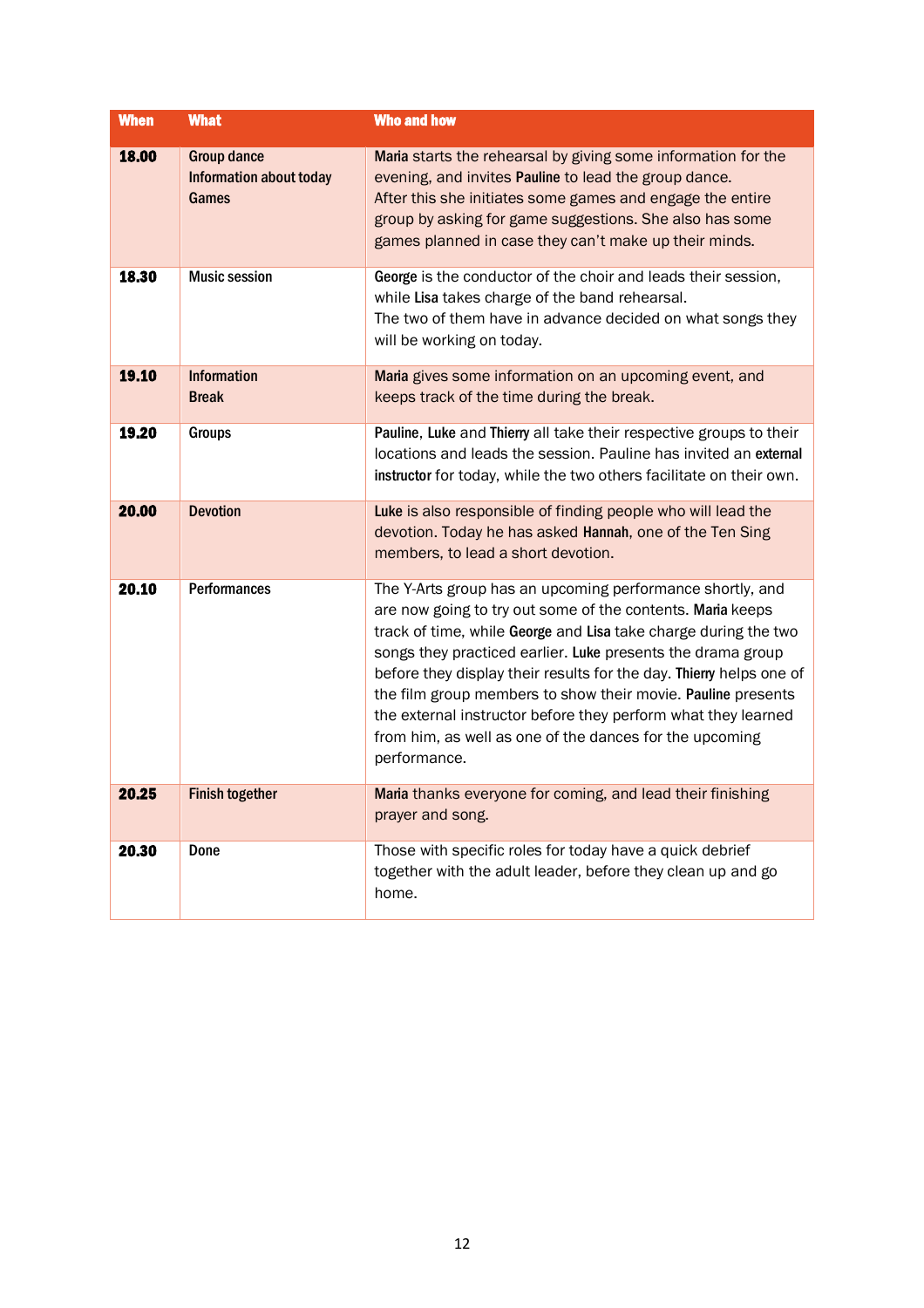# <span id="page-12-0"></span>Resources

This is a list of different activities and descriptions on how to do them. In the last column, *Purpose*, you will find 8 different categories. Some categories are broader than others.

<span id="page-12-1"></span>Purpose categories

• Active

- Fun
- Concentration
- Ice breaker
- Drama related • Energizer
- Music related • Reflection

| <b>Activity</b>                | <b>How</b>                                                                                                                                                                                                                                                                                                                                                                                                                                                                                                                                                                                                                                                                                                                                                                                                                                                                                                                                               | <b>Purpose</b>                                                    |
|--------------------------------|----------------------------------------------------------------------------------------------------------------------------------------------------------------------------------------------------------------------------------------------------------------------------------------------------------------------------------------------------------------------------------------------------------------------------------------------------------------------------------------------------------------------------------------------------------------------------------------------------------------------------------------------------------------------------------------------------------------------------------------------------------------------------------------------------------------------------------------------------------------------------------------------------------------------------------------------------------|-------------------------------------------------------------------|
| <b>Bananas of the</b><br>world | Song: The Banana Song - Kevin MacCallum<br>YouTube-link:<br>https://www.youtube.com/watch?v=Xfyq4c_MH5Y&list=RDXfyq4c_MH5Y&start_radio=1<br>Follow dance instructions in song. Someone should know the<br>moves in advance so that the rest can follow.<br>If you're not able to play the song, it can be done as a call and<br>response.                                                                                                                                                                                                                                                                                                                                                                                                                                                                                                                                                                                                                | Active<br>Energizer<br>Fun                                        |
| <b>Big Booty</b>               | Stand in circle, there should not be more than 20 people<br>participating. Choose one Booty, the rest get numbers (count<br>from left of the Booty and go clock wise). Clap once on thighs<br>and once in hands (repeat throughout entire game), chant "Big<br>Booty, Big Booty, Big Booty. Oh, yeah, Big Booty!" together. The<br>Booty always starts by saying "Booty to the (a number in the<br>circle)", then this number answers "(number) to the (other<br>number)". This continues until someone makes a mistake. A<br>mistake can be forgetting your number, being off-rhythm, not<br>saying anything, etc. When this happens, everyone says "Oooh,<br>snap". The one who made the mistake must go the spot to the<br>right of the Booty and thus gets the highest number. The goal is<br>to become the Booty.<br>Example:<br>"Booty to the four" "Four to the eight" "Eight to the Booty" "Booty<br>to eleven" "Eleven to eleven" "Oooh, snap!" | Concentration<br>Energizer<br>Fun<br>Ice breaker<br>Music related |
| <b>Body parts</b>              | Split the group in teams (ca. $4 - 7$ per team). In each round,<br>there's an amount of body parts allowed to touch the ground.<br>The team to finish the instruction first, gets a point.<br>Examples:<br>$*$ 7 legs. 2 arms<br>* 5 legs, 1 but, 3 elbows                                                                                                                                                                                                                                                                                                                                                                                                                                                                                                                                                                                                                                                                                               | Active<br>Fun                                                     |
| <b>Bomb</b>                    | Sit on the floor with legs folded in circle, with one blindfolded<br>person in the middle. Use a pillow (or something similar) as the<br>bomb.<br>The people in the circle will continuously send the bomb<br>around the circle clockwise. The person in the middle will set<br>off the bomb whenever they want by shouting "Boom!". The                                                                                                                                                                                                                                                                                                                                                                                                                                                                                                                                                                                                                 | Energizer<br>Fun                                                  |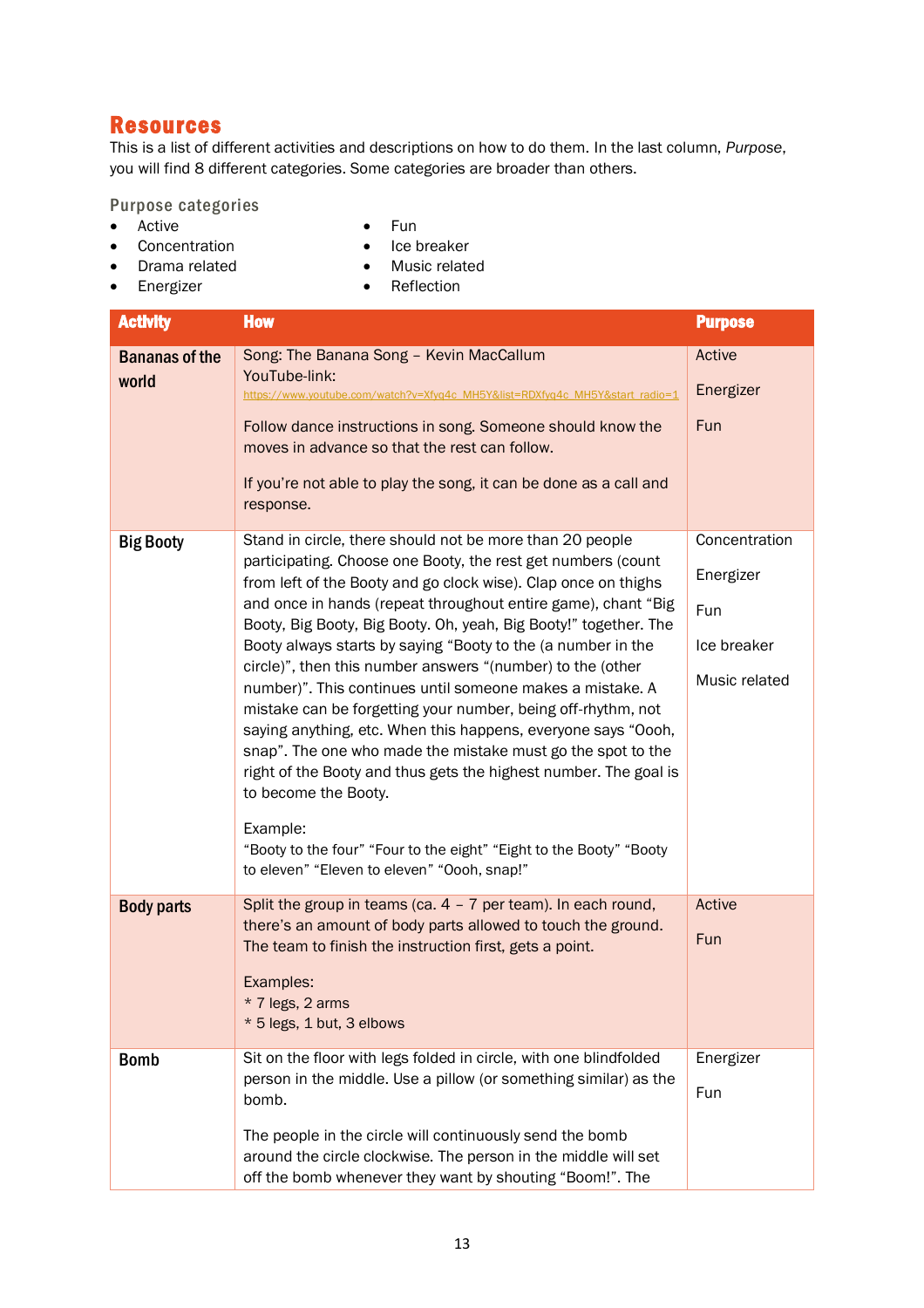|                                     | person who holds the bomb when it explodes, dies. This is<br>indicated by stretching out the legs. The game continues again,<br>but whenever the bomb gets to the person sitting on the right<br>of a dead person, they must get up, walk over the dead legs,<br>give the bomb to the next living person, walk over the legs, and<br>sit down again. The more dead people, the more legs to walk<br>over, and a bigger chance of dying. The last person to survive,<br>wins.                                                                        |                                           |
|-------------------------------------|-----------------------------------------------------------------------------------------------------------------------------------------------------------------------------------------------------------------------------------------------------------------------------------------------------------------------------------------------------------------------------------------------------------------------------------------------------------------------------------------------------------------------------------------------------|-------------------------------------------|
| <b>Bomb and</b><br>shield           | One person leads the game. At the start of every round each<br>participant chooses 1 person to be their own bomb, and 1<br>person to be their own shield. The leader starts the round by<br>counting down from 5. The participants must now place<br>themselves so that their shield is between the bomb and<br>themselves. (Because of the time limit they should run.) When<br>the leader is done counting, and shouted "Stop!", they must<br>freeze. Whoever didn't manage to stand protected from the<br>bomb, die and are out of the game.     | Active<br>Fun                             |
| <b>Bus ride</b>                     | Like Freeze, but focuses more on conversation.<br>Place some chairs like a bus. Every scenario starts with<br>someone entering the bus, saying their destination, and pays<br>for the ticket.                                                                                                                                                                                                                                                                                                                                                       | Drama related                             |
| <b>Concentration</b><br>is the game | Stand in circle. While clapping twice on thighs and twice with<br>hands, chant "Concentration is the game, keep the rhythm if<br>you can" twice. Keep on clapping while saying names.<br>Example: "Pauline, Pauline, Maria, Maria" "Maria, Maria,<br>Thierry, Thierry" "Thierry, Thierry, Luisa, Luisa" etc.                                                                                                                                                                                                                                        | Concentration<br>Energizer<br>Ice breaker |
| Counting                            | The goal is for the group to count to 10 or 15 together. Only<br>one person can say each number, and it can only be said once.<br>The key is to be quiet and focus on how others participate and<br>adapt.<br>Team building:<br>Stand in circle, closed eyes and try until they reach the wanted<br>number.<br>Energizer:<br>Perfect for longer seminars or camps. Spend some time the first<br>times it is used. When they get the hang of it, the counting will go<br>fast. Shouting "ONE!" and let them count is a good way to get<br>attention. | Concentration<br>Energizer                |
| <b>Deck of cards</b>                | Sit on chairs in circle, one person leads the game. This person<br>hands out one card (standard 52-card deck) to each person in<br>the circle, they memorize the suit (category/image), and the<br>cards are collected again.<br>The person leading will now pick one card at the time and<br>saying what suit it is. If the suit matches the suit you were                                                                                                                                                                                         | Fun                                       |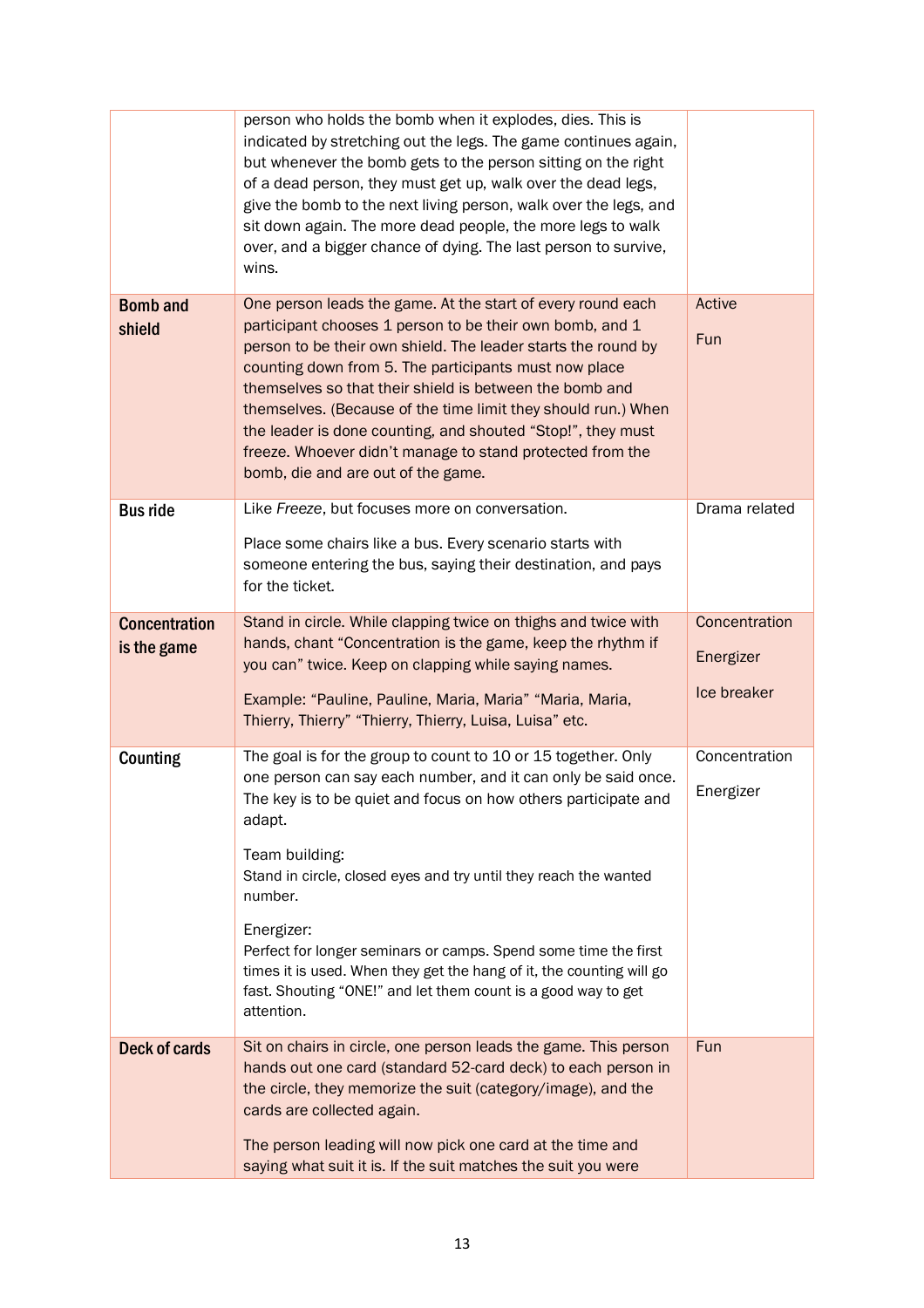|                               | handed out, you move one seat to the left (sitting on the lap of<br>the person next to you). Continue picking cards and move<br>around the circle. If a person is sitting on your lap, you must<br>stay put. The first person to get back to their original seat<br>(doesn't matter if someone is sitting on the seat) wins.                                                                                                                                                                                                                                                                                                                                                                                                                                                               |                                   |
|-------------------------------|--------------------------------------------------------------------------------------------------------------------------------------------------------------------------------------------------------------------------------------------------------------------------------------------------------------------------------------------------------------------------------------------------------------------------------------------------------------------------------------------------------------------------------------------------------------------------------------------------------------------------------------------------------------------------------------------------------------------------------------------------------------------------------------------|-----------------------------------|
| Do you like your<br>neighbor? | Sit in circle, one person in the middle. The objective of this<br>person is to find a seat. The person the middle asks people the<br>question "Do you like your neighbor?" to a person.<br>If the answer is "No.":<br>The people on each side switch places.<br>If the answer is "Yes":<br>" But I don't like those who" and must then finish the<br>sentence. If the statement applies to you, you must stand up and<br>switch place with the others that stood up.<br>When people are switching places, the person in the middle                                                                                                                                                                                                                                                         | Ice breaker<br>Fun                |
|                               | must try to take on of their seats.<br>Examples:<br>"Yes, but I don't like those who live in white houses."<br>"Yes, but I don't like those who are wearing socks."<br>"Yes, but I don't like those whose name starts with R."<br>Additional rule:<br>When there's a vacant seat to your left, move to that seat. This<br>makes it more difficult for the people trying to sit down.                                                                                                                                                                                                                                                                                                                                                                                                       |                                   |
| <b>Donkey</b>                 | Stand in circle, one person in the middle. The person in the<br>middle points at someone in the circle and says an object. That<br>person and the people next him/her must "be" a part of this<br>object, but not the object itself. The more creative, the funnier.<br>If one of the three fail, the person that was pointed at, goes to<br>the middle.<br>Additional rule:<br>If you say "Super -", two people on each side join (making it a<br>total of five)<br>If you say "Super mega -", three people on each side join (total of<br>seven)<br>Examples:<br>"Dog" - front left paw, fur, dust on fur<br>"Super dog" - front left paw, fur, dust on fur, tail, tongue<br>"Super mega dog" - front left paw, fur, dust on fur, tail, tongue,<br>saliva on tongue, air the dog breaths | Drama related<br>Energizer<br>Fun |
| <b>Entangled</b>              | Version 1:<br>Choose one person to untangle the knot. This person should leave<br>the room during the preparations.<br>The rest of the group form a circle and hold hands. They must now<br>get as entangled as possible by going under each other's arms,<br>between legs, turning, etc. However, it is important that they don't                                                                                                                                                                                                                                                                                                                                                                                                                                                         | Energizer<br>Fun                  |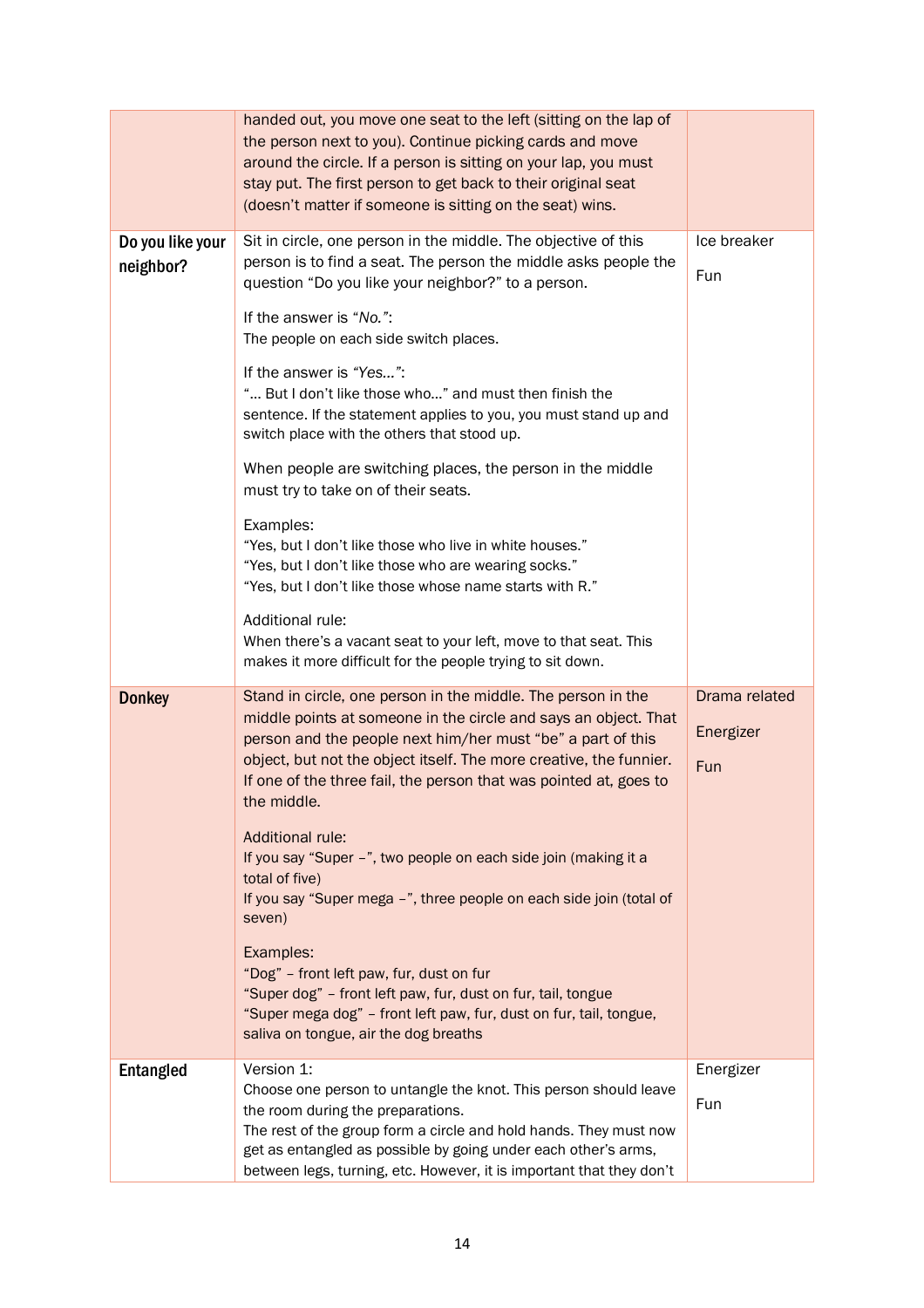|                      | let go of the hands.<br>The volunteer must now try to untangle the knot.                                                                                                                                                                                                                                                                                                                                                                                                                                                                                                                                                                                                                                                                                                                                            |                                                                            |
|----------------------|---------------------------------------------------------------------------------------------------------------------------------------------------------------------------------------------------------------------------------------------------------------------------------------------------------------------------------------------------------------------------------------------------------------------------------------------------------------------------------------------------------------------------------------------------------------------------------------------------------------------------------------------------------------------------------------------------------------------------------------------------------------------------------------------------------------------|----------------------------------------------------------------------------|
|                      | Version 2:<br>Everyone in the group stands in a small circle and grab random<br>hands. You must know together untangle the knot.                                                                                                                                                                                                                                                                                                                                                                                                                                                                                                                                                                                                                                                                                    |                                                                            |
| <b>Freeze</b>        | 2 people on stage/floor, the rest is audience. The people on<br>the floor act out a scenario by using a lot of body movements.<br>Whenever the audience wants, the can shout "Freeze!". The<br>actors must freeze, and the person who froze them takes one<br>of their places and starts a different scenario.<br>The scenarios shouldn't be much longer than $1 - 2$ minutes. If<br>no one says freeze, the group leader can freeze the floor, and<br>choose someone from the audience.                                                                                                                                                                                                                                                                                                                            | Drama related                                                              |
| <b>Fruit salad</b>   | Sit on chairs in a circle, one stands in the middle. Choose four<br>fruits (i. g. banana, mango, apple, orange). Everyone is one of<br>the fruits (including the person in the middle) and there should<br>be the same amount of each fruit, and they should be seated<br>randomly. The goal of the person in the middle is to get a chair.<br>They say a fruit and the people who identify as that fruit switch<br>places. This is the time where the person in the middle tries to<br>get a seat. The person who's left without a seat says a fruit,<br>and the game continues. One can also say "Fruit salad", which<br>means that everyone switch places.<br>Additional rule:<br>When there's a vacant seat to your left, move to that seat. This<br>makes it more difficult for the people trying to sit down. | Active<br>Energizer<br>Fun<br>Ice breaker                                  |
| <b>Harambe</b>       | Raise one hand as far up in the air as possible. Say<br>"Harambe!" and "take the energy" from the ceiling and down on<br>"-mbe". On the sixth time, "send" the energy to someone in the<br>room.                                                                                                                                                                                                                                                                                                                                                                                                                                                                                                                                                                                                                    | Active<br>Energizer                                                        |
| Hi ha ho             | Stand in circle with your hands together downward. The goal is<br>to send the "energy" around the circle.<br>HI: start with your arms raised (palms together) and shout<br>1.<br>HI while pointing to someone else.<br>2. HA: the person who receives the HI, answers by raising<br>their arms and shout HA.<br>3. HO: the person on each side of the receiver of HA, move<br>their hands towards to the stomach of the HA (without<br>touching), shouting HO.<br>Then the one who got the "energy" sends it to the next person,<br>and the cycle is repeated.<br>Important: keep the rhythm!                                                                                                                                                                                                                       | Active<br>Concentration<br>Energizer<br>Fun<br>Icebreaker<br>Music related |
| <b>Hotel of evil</b> | Stand in circle, choose one person to lead the game/count.<br>Start with heads bowed down. On the count of three you lift<br>your heads and stare at one person. If that person is looking at                                                                                                                                                                                                                                                                                                                                                                                                                                                                                                                                                                                                                       | Drama related<br>Fun                                                       |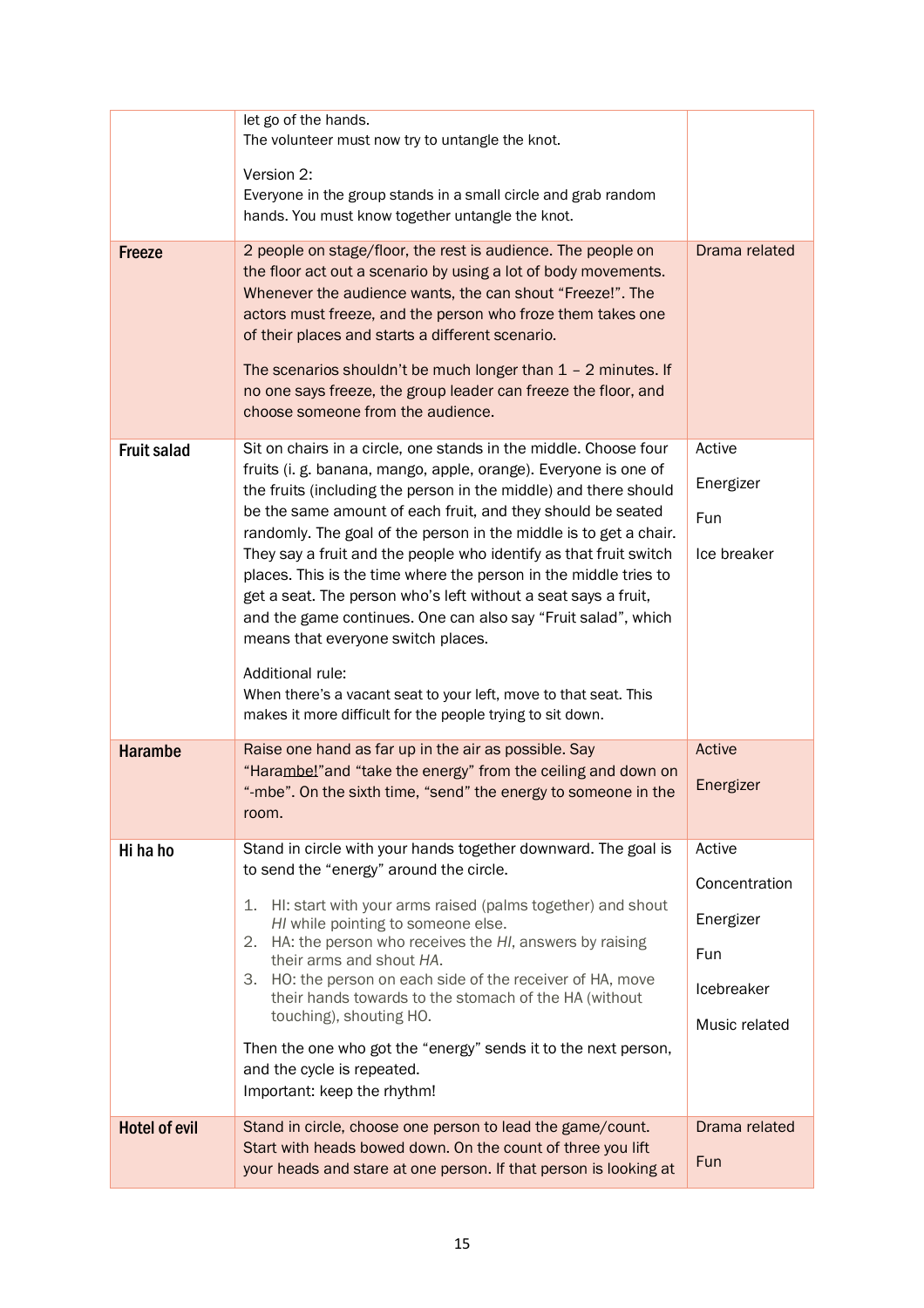|                      | you too, you both die dramatically, preferably with sound                                   |            |
|----------------------|---------------------------------------------------------------------------------------------|------------|
|                      | effects. The dead people are out of the game, while the others                              |            |
|                      | proceed to the next round. Last person(s) alive, wins.                                      |            |
|                      |                                                                                             |            |
| If this applies      | Draw a start line and a finish line and stand next to each other.                           | Reflection |
| to you               | The leader reads different statements. If this applies to you,                              |            |
|                      | take a step forward.                                                                        |            |
|                      | This is a good exercise to see the differences between genders,                             |            |
|                      | ages, ethnicities etc.                                                                      |            |
|                      |                                                                                             |            |
|                      | If the group lacks diversity, people can get a role description                             |            |
|                      | and answer as if they were that role.                                                       |            |
| <b>Mafia: French</b> | This game takes some time, normally a $2 - 4$ days. It is always                            | Fun        |
|                      | being played in the background, while doing other things. Ideal                             |            |
| version              | for camps, etc.                                                                             | Reflection |
|                      |                                                                                             |            |
|                      | One person must lead the game. This person does all the                                     |            |
|                      | preparations and must have control over all the participants.                               |            |
|                      |                                                                                             |            |
|                      | Write the names of all the participants on a big piece of paper,                            |            |
|                      | with the title "People you can't trust". Hang this list in a place                          |            |
|                      | where everyone can see it, and leave a pen/marker with it.                                  |            |
|                      | Whenever someone is killed, their name can be crossed out.                                  |            |
|                      | Make smaller pieces of paper and write one name on each of                                  |            |
|                      | the papers. Under the name, write a way to kill this person.                                |            |
|                      |                                                                                             |            |
|                      | Examples:                                                                                   |            |
|                      | Maria - get her to give you a hug                                                           |            |
|                      | George - get him to draw a car<br>Luke - get him to explain the rules of a game three times |            |
|                      | Hannah - get her to sing the national anthem                                                |            |
|                      |                                                                                             |            |
|                      | All participants must get a small piece of paper each. This is                              |            |
|                      | the person they are going to kill. When someone succeeds in                                 |            |
|                      | doing so, they will now get the victim of their victim and                                  |            |
|                      | proceed.                                                                                    |            |
|                      | Example:                                                                                    |            |
|                      | Maria makes George draw a car, and thereby kills him. Maria will                            |            |
|                      | now get George's note, which is Luke. Maria's next victim is Luke.                          |            |
|                      |                                                                                             |            |
|                      | The game leader must make sure that the names go in a circle                                |            |
|                      | and that nobody gets their own name. Make your own overview                                 |            |
|                      | of the game, and keep track on who's killing who, at all times.                             |            |
|                      | You can interfere and switch the victims of people, but                                     |            |
|                      | everything must be done discreetly.                                                         |            |
|                      | Example:                                                                                    |            |
|                      | Luke must kill Maria; Maria must kill Luke. George must kill                                |            |
|                      | Hannah; Hannah must kill George. This won't work, because two                               |            |
|                      | people will end up dead, and two people will end up with their own                          |            |
|                      | names. The leader must prevent this in advance.                                             |            |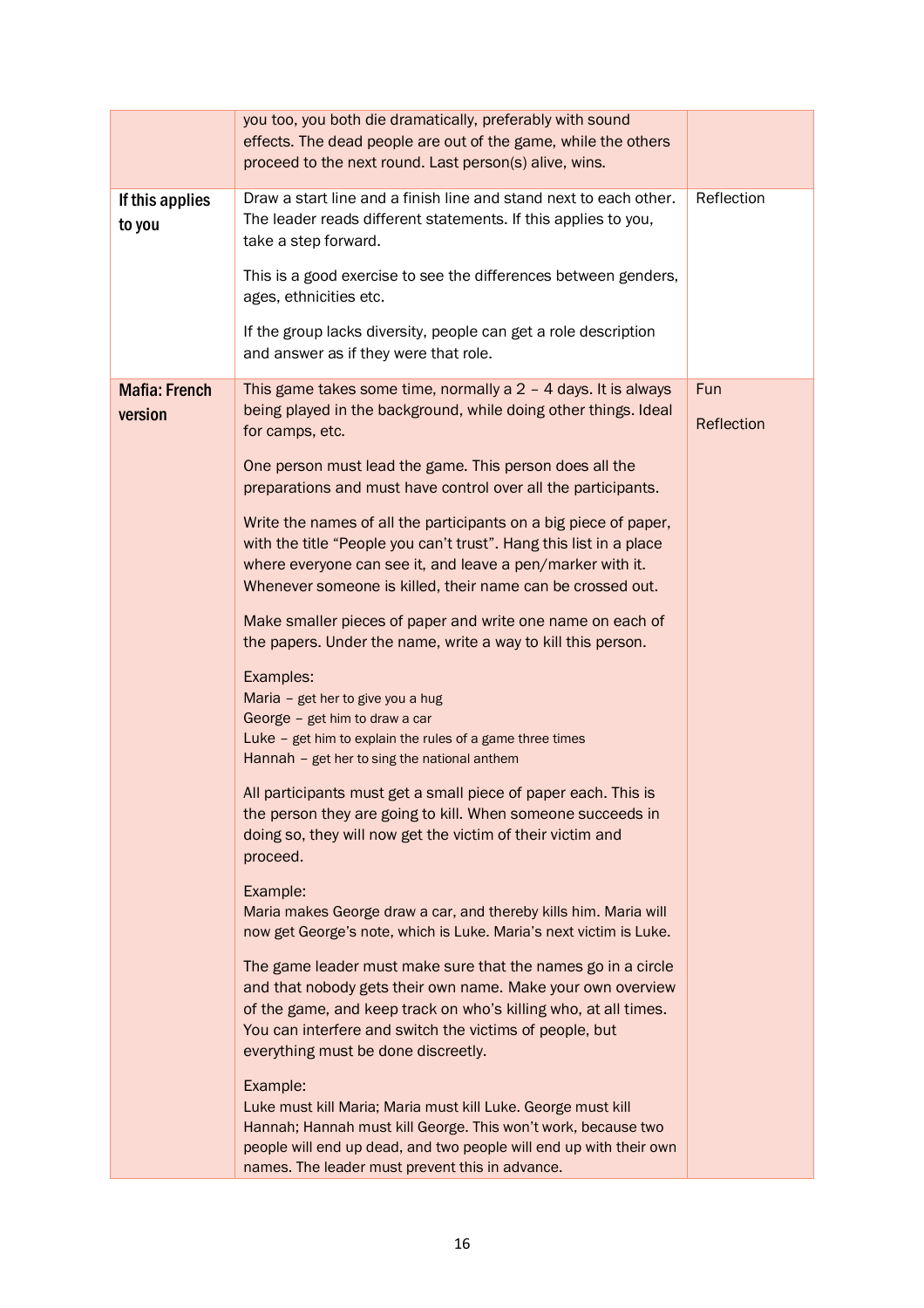|                                | In this case, Maria and George can switch victims. Luke must kill<br>Maria, Maria must kill George, George must kill Hannah, and<br>Hannah must kill Luke.                                                                                                                                                                                                                                                                                                                                                                                                                                                                                                                                                                                                                                                                                                                                                                                                                                                                                                                                                                                                                                                                                                                                                                                                                                                                                                                         |                                    |
|--------------------------------|------------------------------------------------------------------------------------------------------------------------------------------------------------------------------------------------------------------------------------------------------------------------------------------------------------------------------------------------------------------------------------------------------------------------------------------------------------------------------------------------------------------------------------------------------------------------------------------------------------------------------------------------------------------------------------------------------------------------------------------------------------------------------------------------------------------------------------------------------------------------------------------------------------------------------------------------------------------------------------------------------------------------------------------------------------------------------------------------------------------------------------------------------------------------------------------------------------------------------------------------------------------------------------------------------------------------------------------------------------------------------------------------------------------------------------------------------------------------------------|------------------------------------|
| Mafia:<br>Norwegian<br>version | In the start of the game, the roles will be distributed. One<br>person must volunteer to be the story teller, while the others<br>will get their roles randomly. Sitting in a ring is preferable<br>(either on floor, on chairs, or by a table).<br>There are two faces in the game; night and day. During the<br>night, the mafias will kill the villagers, during the day the<br>villagers discuss and execute the accused.                                                                                                                                                                                                                                                                                                                                                                                                                                                                                                                                                                                                                                                                                                                                                                                                                                                                                                                                                                                                                                                      | Drama related<br>Fun<br>Reflection |
|                                | Roles:<br>* Storyteller - coordinates the game, knows all the roles (always awake)<br>* Mafia - two people, kills one person every night<br>* Police - one person, if killed, they can kill off a person of their choice<br>* Villagers - rest of the group, discusses who they think are mafias,<br>decide democratically who to execute                                                                                                                                                                                                                                                                                                                                                                                                                                                                                                                                                                                                                                                                                                                                                                                                                                                                                                                                                                                                                                                                                                                                          |                                    |
|                                | Character distribution:<br>1. Cards -two red kings (mafias), one red spade (police) and enough<br>black cards for the rest of the group (villagers), hand out randomly<br>2. Matches – two burnt matches (mafias), one snapped match (police),<br>enough normal matches for the rest of the group (villagers), hand out<br>randomly                                                                                                                                                                                                                                                                                                                                                                                                                                                                                                                                                                                                                                                                                                                                                                                                                                                                                                                                                                                                                                                                                                                                                |                                    |
|                                | The game:<br>Story – The story teller should come up with a story (name of village,<br>descriptions, background information, etc.), creativity is key. This person<br>also gives the instructions throughout the night and days, and leads the<br>discussions.<br>Night – Everyone in the village goes to sleep (close eyes, bow head<br>down). At the signal of the story teller, the mafias wake up and find their<br>partner in crime (just by looking, be sure to make as little sound and<br>movement as possible). The mafias must then agree on a victim for the<br>night, point out to the story teller and go back to sleep.<br>Day - Everyone in the village wakes up, except the victim who was<br>murdered. The victim must show their role. If they were a police officer,<br>they must choose a person to die with them. When this is done, the victim<br>must keep quiet for the rest of the game. The villagers will now decide on<br>who they think are the mafias. When accusations have been made and<br>people have agreed on those they think is a mafia, the accused people<br>can take turns in defending themselves. When this is done, the villagers<br>must vote on who they want to execute. The accused person shows their<br>role, and is now out of the game like the victim from the night.<br>The end: The game will now continue going from night to day until either<br>the villagers expose the mafias, or the mafia is the last to stay alive. |                                    |
| <b>Mosquito</b>                | Stand in circle, one person in the middle leading the game. The<br>leader will say different phrases and the circle will respond.<br>Everything is in a rhythm.                                                                                                                                                                                                                                                                                                                                                                                                                                                                                                                                                                                                                                                                                                                                                                                                                                                                                                                                                                                                                                                                                                                                                                                                                                                                                                                    | Concentration<br>Energizer<br>Fun  |
|                                | Phrases and responses:<br>1. "Mosquito, mosquito" (lines indicate clapping) - "Catch it" (and<br>clap to catch mosquito)                                                                                                                                                                                                                                                                                                                                                                                                                                                                                                                                                                                                                                                                                                                                                                                                                                                                                                                                                                                                                                                                                                                                                                                                                                                                                                                                                           |                                    |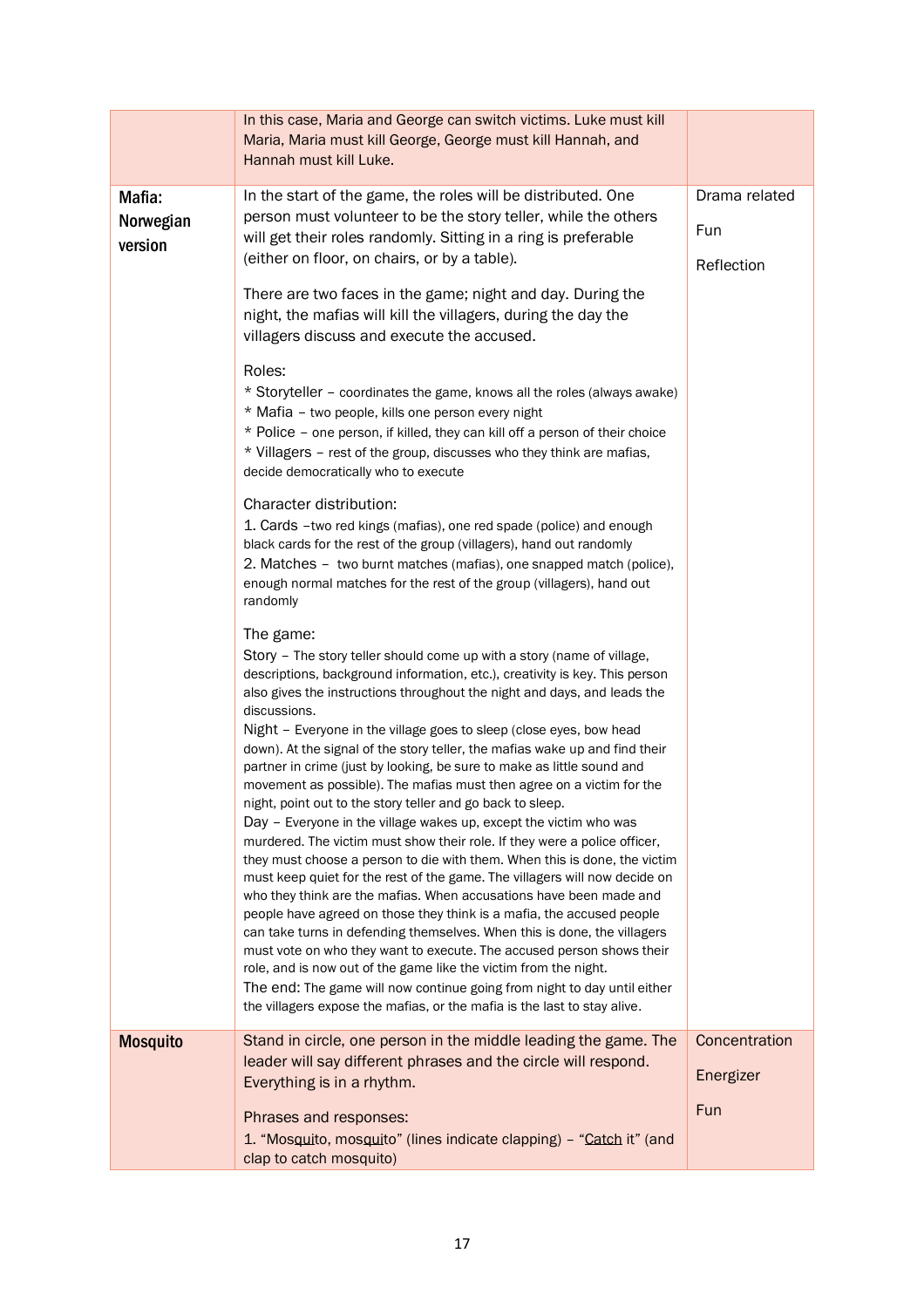|                          | 2. "Arata" - "Ta", turn to the right<br>3. "Aratata" - "Ta", turn to the left                                                                                                                                                                                                                                                                                                                                                                                                                |                            |
|--------------------------|----------------------------------------------------------------------------------------------------------------------------------------------------------------------------------------------------------------------------------------------------------------------------------------------------------------------------------------------------------------------------------------------------------------------------------------------------------------------------------------------|----------------------------|
|                          | Always start with 1, and mix up after.                                                                                                                                                                                                                                                                                                                                                                                                                                                       |                            |
|                          | If you make a mistake (fall out of rhythm, turn the wrong way,<br>etc.) you're out of the game.                                                                                                                                                                                                                                                                                                                                                                                              |                            |
| Name trail               | Stand in circle. One person starts by saying their name. The<br>person to the left repeats that name, and adds their own<br>name. The next person must now say the names of the first two<br>people (in order) before saying his/her own name. This<br>continues all the way around the circle.<br>When you are done, start again (with another person).                                                                                                                                     | Ice breaker                |
| Ninja                    | Stand in circle. You are all ninjas, and the goal is to eliminate<br>the others. Start off the game by placing your own palms<br>together, bowing, saying "Ninjaaaa, HA!" and jumping into a<br>"ninja position".<br>Take turns in being the attacker. You attack by hitting someone<br>between the fingertips and the elbow, but you can only make                                                                                                                                          | Active<br>Energizer<br>Fun |
|                          | one movement (you can't take a step and then hit, but you can<br>hit while taking a step). If someone attacks you, you also get<br>one movement. The turn goes clockwise but you can attack<br>anyone in the circle. If you get hit, you're out of the game.                                                                                                                                                                                                                                 |                            |
| Psychologist             | Choose 1 psychologist, the rest sit on chairs in a circle. The<br>psychologist leave the room while the others choose a<br>diagnosis for the group (everyone has the same diagnosis).<br>When the psychologist gets back, he/she will try to find out the<br>diagnosis by asking questions to people in the circle (one at a<br>time). The diagnosis will affect how people answer the<br>question.                                                                                          | Concentration<br>Fun       |
|                          | Examples of diagnoses:<br>* Don't use the letter E<br>* Answer as if you were a cat<br>* Lie when you cross your legs (switch between telling the truth and<br>not)<br>* Answer as if you were the person sitting next to you<br>* Spell out the name of the psychologist (If the name is Lisa; "Let me<br>tell you what I ate for dinner yesterday", "If I like purple? No.", "So, to<br>answer your question, yes.", "Ah, I live in Norway.") (The same person<br>* Avoid giving an answer |                            |
|                          | Additional rule:<br>If someone makes a mistake, someone shouts "Psychologist!" and<br>you switch places. This is mainly an element of confusion, but can<br>also affect the answers. In that case, you should have this rule.                                                                                                                                                                                                                                                                |                            |
| <b>Sheriff: original</b> | Stand in circle with one person in the middle. This person is the<br>sheriff. Sheriff starts by shooting (pointing "gun" and saying<br>BANG) a person in the circle. If the person doesn't do<br>something, he dies and is out of the game. If the person ducks,                                                                                                                                                                                                                             | Drama related<br>Energizer |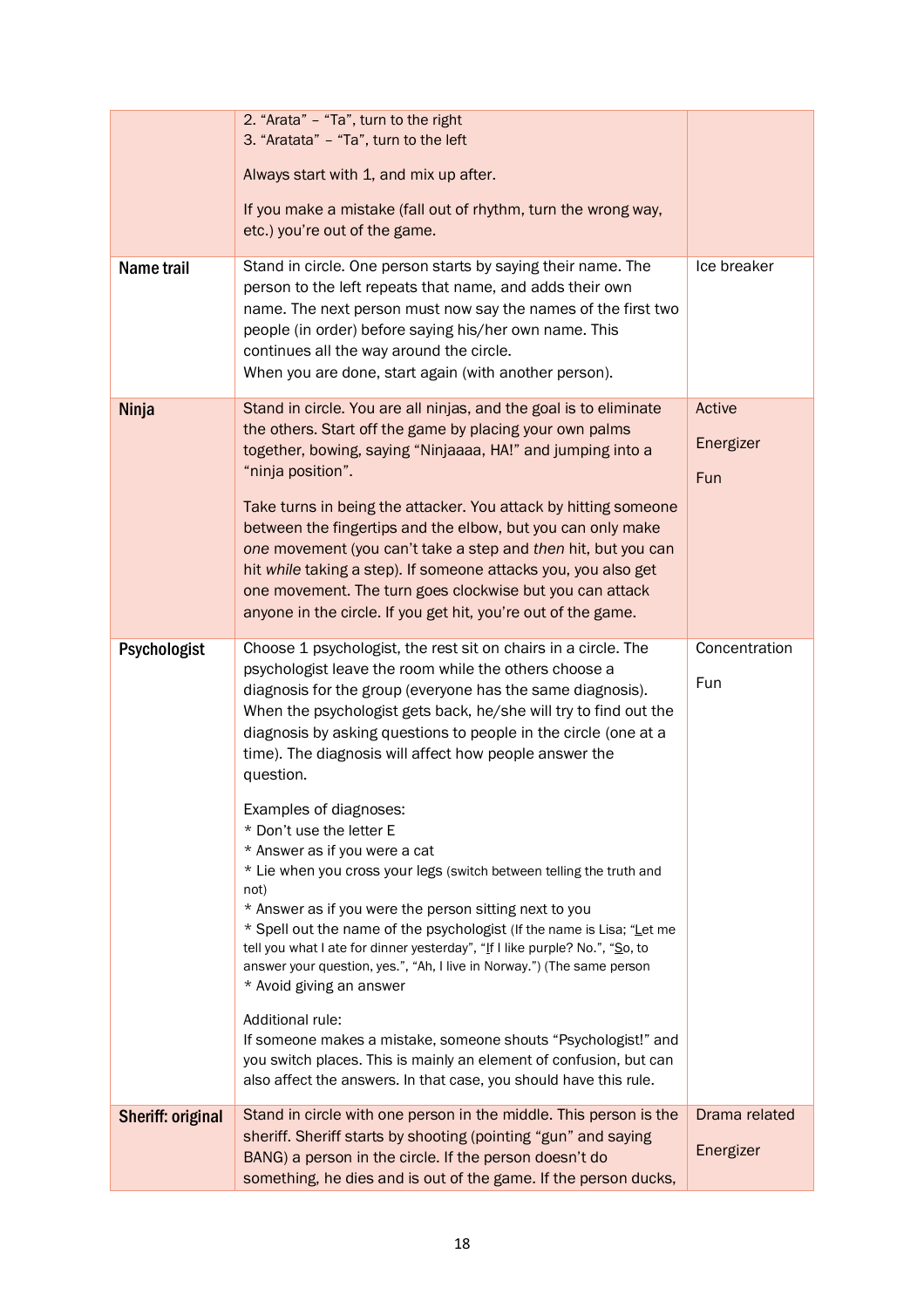|                            | the people on either side of him/her must kill each other.<br>Whoever is the slowest is out of the game. Remember that<br>sheriff is in charge and makes the call on who was first. The<br>sheriff continues the game by shooting other people in the<br>circle, with the same procedure from the victims. This<br>continues until there are only to people remaining; they are the<br>ones going to the duel.<br>The duel starts by standing back to back. The sheriff chooses a<br>number and tells everyone. Now, the sheriff will say different<br>numbers, and the duelists take one step away from each other<br>for every number that doesn't have the chosen number in it.<br>The moment the sheriff says the number, they turn around and<br>shoot each other. Whoever is first, wins and gets to be the new<br>sheriff (or choose the next).<br>Additional rule 1 - recharging gun:<br>If people shoot at each other at the same time, they can recharge<br>their guns by clapping their calves and shooting again.<br>Additional rule 2 - third weapon:<br>If they still shoot at the same time they can invent a third weapon.<br>This can be anything (example: bow & arrow, poison, wand, laser<br>vision, etc.) | Fun<br>Ice breaker |
|----------------------------|--------------------------------------------------------------------------------------------------------------------------------------------------------------------------------------------------------------------------------------------------------------------------------------------------------------------------------------------------------------------------------------------------------------------------------------------------------------------------------------------------------------------------------------------------------------------------------------------------------------------------------------------------------------------------------------------------------------------------------------------------------------------------------------------------------------------------------------------------------------------------------------------------------------------------------------------------------------------------------------------------------------------------------------------------------------------------------------------------------------------------------------------------------------------------------------------------------------------------------|--------------------|
| Sheriff: random<br>version | Like normal sheriff, but instead of shooting bullets, you shoot<br>letters and words.                                                                                                                                                                                                                                                                                                                                                                                                                                                                                                                                                                                                                                                                                                                                                                                                                                                                                                                                                                                                                                                                                                                                          | Drama related      |
|                            | Example:                                                                                                                                                                                                                                                                                                                                                                                                                                                                                                                                                                                                                                                                                                                                                                                                                                                                                                                                                                                                                                                                                                                                                                                                                       | Energizer          |
|                            | Sheriff shoots R, person ducks down, the people on the side shout<br>"Red" and "Rock star". Whoever is last, dies.                                                                                                                                                                                                                                                                                                                                                                                                                                                                                                                                                                                                                                                                                                                                                                                                                                                                                                                                                                                                                                                                                                             | Fun<br>Ice breaker |
|                            | Duel:<br>The duelists stand back to back. Sheriff says three letters, and the                                                                                                                                                                                                                                                                                                                                                                                                                                                                                                                                                                                                                                                                                                                                                                                                                                                                                                                                                                                                                                                                                                                                                  |                    |
|                            | duelists take a step for each letter. After the third letter, they turn<br>around and say a word for each letter.                                                                                                                                                                                                                                                                                                                                                                                                                                                                                                                                                                                                                                                                                                                                                                                                                                                                                                                                                                                                                                                                                                              |                    |
| <b>Sheriff: song</b>       | Like random sheriff, but instead of words, you sing a song (title                                                                                                                                                                                                                                                                                                                                                                                                                                                                                                                                                                                                                                                                                                                                                                                                                                                                                                                                                                                                                                                                                                                                                              | Drama related      |
| version                    | or chorus start with said letter).                                                                                                                                                                                                                                                                                                                                                                                                                                                                                                                                                                                                                                                                                                                                                                                                                                                                                                                                                                                                                                                                                                                                                                                             | Energizer          |
|                            |                                                                                                                                                                                                                                                                                                                                                                                                                                                                                                                                                                                                                                                                                                                                                                                                                                                                                                                                                                                                                                                                                                                                                                                                                                | <b>Fun</b>         |
|                            |                                                                                                                                                                                                                                                                                                                                                                                                                                                                                                                                                                                                                                                                                                                                                                                                                                                                                                                                                                                                                                                                                                                                                                                                                                | Music related      |
| Simon says                 | One volunteer will be Simon. Simon will give instructions that<br>the group must follow. Only when the instructions start with                                                                                                                                                                                                                                                                                                                                                                                                                                                                                                                                                                                                                                                                                                                                                                                                                                                                                                                                                                                                                                                                                                 | Active             |
|                            | "Simon says" must one follow the instructions.                                                                                                                                                                                                                                                                                                                                                                                                                                                                                                                                                                                                                                                                                                                                                                                                                                                                                                                                                                                                                                                                                                                                                                                 | Concentration      |
|                            | Example:                                                                                                                                                                                                                                                                                                                                                                                                                                                                                                                                                                                                                                                                                                                                                                                                                                                                                                                                                                                                                                                                                                                                                                                                                       | Energizer          |
|                            | "Simon says raise your hand" - raise your hand<br>"Raise your hand" - don't raise your hand                                                                                                                                                                                                                                                                                                                                                                                                                                                                                                                                                                                                                                                                                                                                                                                                                                                                                                                                                                                                                                                                                                                                    |                    |
|                            | If you make a mistake or are too late, you're out of the game.                                                                                                                                                                                                                                                                                                                                                                                                                                                                                                                                                                                                                                                                                                                                                                                                                                                                                                                                                                                                                                                                                                                                                                 |                    |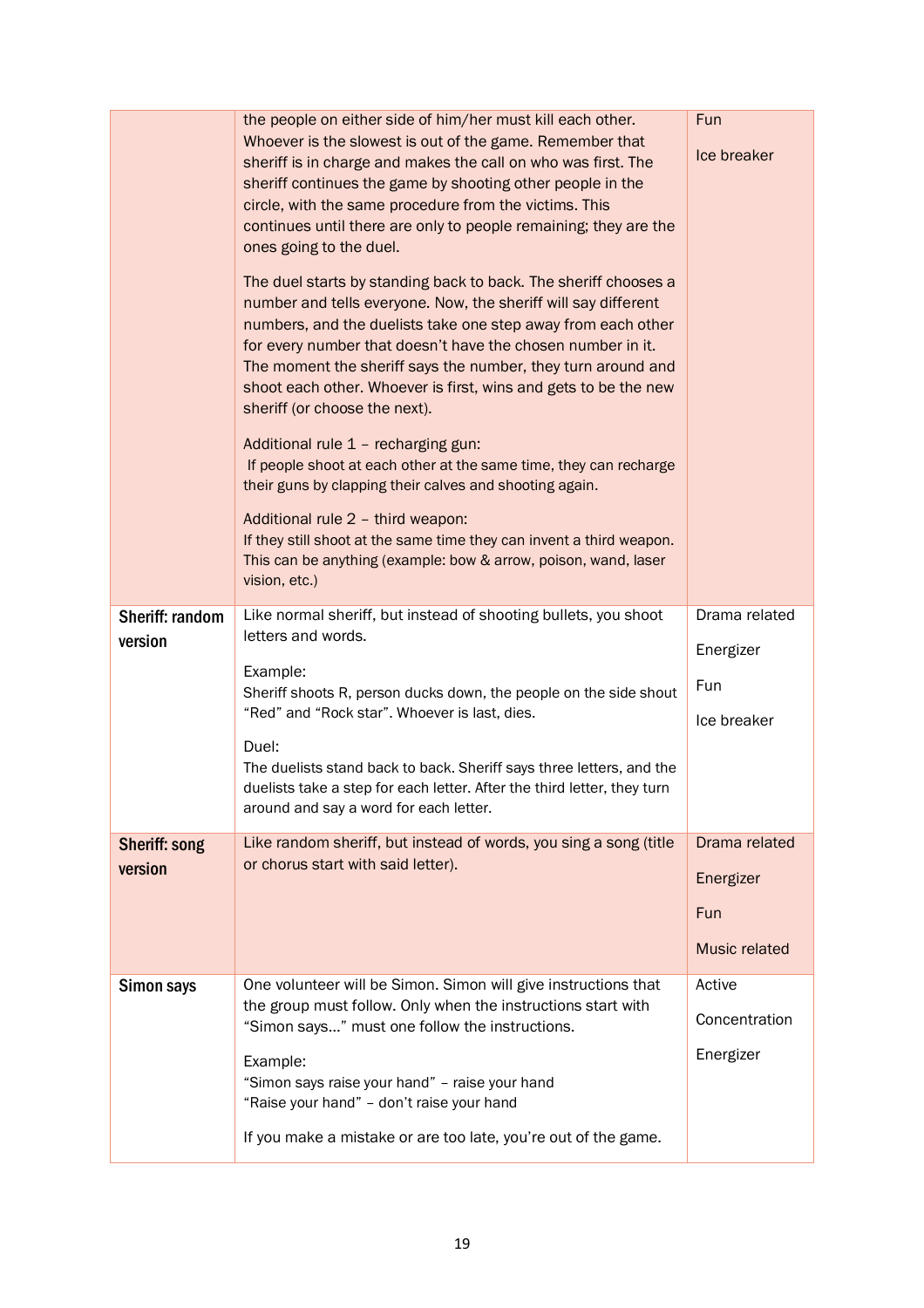| Tea pot                 | Like Freeze, but the scenario evolves around the "Tea pot"<br>(can be any object). The tea pot changes what it is for every<br>new scenario.                                                                                                                                                                                                                                                                                                                                                                                                                                                                          | Drama related                                       |
|-------------------------|-----------------------------------------------------------------------------------------------------------------------------------------------------------------------------------------------------------------------------------------------------------------------------------------------------------------------------------------------------------------------------------------------------------------------------------------------------------------------------------------------------------------------------------------------------------------------------------------------------------------------|-----------------------------------------------------|
| The blinking<br>game    | Half of the group sit on chairs in circle, the other half stand<br>behind a person each. There must also be one empty chair<br>with a person behind. The goal is to always have someone<br>sitting on your chair. To get someone to your chair, you blink to<br>them. They must now run to your chair, without getting caught<br>by the person standing behind them. The people standing<br>behind chairs must have their arms on their back until<br>someone blinks to their chair person. Switch roles after a while.                                                                                               | Active<br>Energizer                                 |
| The Captein's<br>coming | One person will lead the game by giving commandos on what<br>to do, the others must follow.<br>Commandos:<br>"The Captain's coming" - salute<br>"Salt water in the eye" - cover your eye<br>"Salt water in the other eye" - cover the other eye<br>"Salt water in both eyes" - cover both eyes<br>"Wash deck" - squat down and scrub floor with hand<br>"Submarine" - lay on your back, stretch one leg up<br>"Man over board" - pair up, one person jumps in the arms of the other<br>"Raise the flag" - pretend to raise flag on pole with rope (arms move)<br>Start with a few commandos. Switch up the commandos. | Active<br>Concentration<br>Energizer                |
| The evolution<br>game   | The goal is to complete the evolution line, by winning in rock,<br>scissor, paper.<br>The evolution line: amoeba - chicken - monkey - human -<br>superman.<br>Everyone starts as amoebas. You must now find another<br>amoeba and do rock, scissor, paper. If you win, you evolve to a<br>chicken, find another chicken and do rock, scissor, paper. If<br>you lose, you go one species back again (meaning you go from<br>chicken to amoeba). When you eventually get to Superman,<br>you win.<br>Remember to act out the different species! (Amoebas crawl on<br>the ground and mutter "amoeba, amoeba, amoeba".)   | Active<br>Drama related<br>Energizer<br>Ice breaker |
| The machine             | One person to lead the game and one volunteer to start the<br>game. The volunteer goes "on stage" and makes a movement<br>and a sound. This person is now the start of the machine.<br>As soon as the first person has started the factory, one by one,<br>people go on stage and find their place in the machine by<br>making a movement and a sound. When everyone has become<br>part of the machine, ask the first person what type of machine<br>this is. Each person must now explain what their role in the<br>machine is.                                                                                      | Active<br>Drama related<br>Fun                      |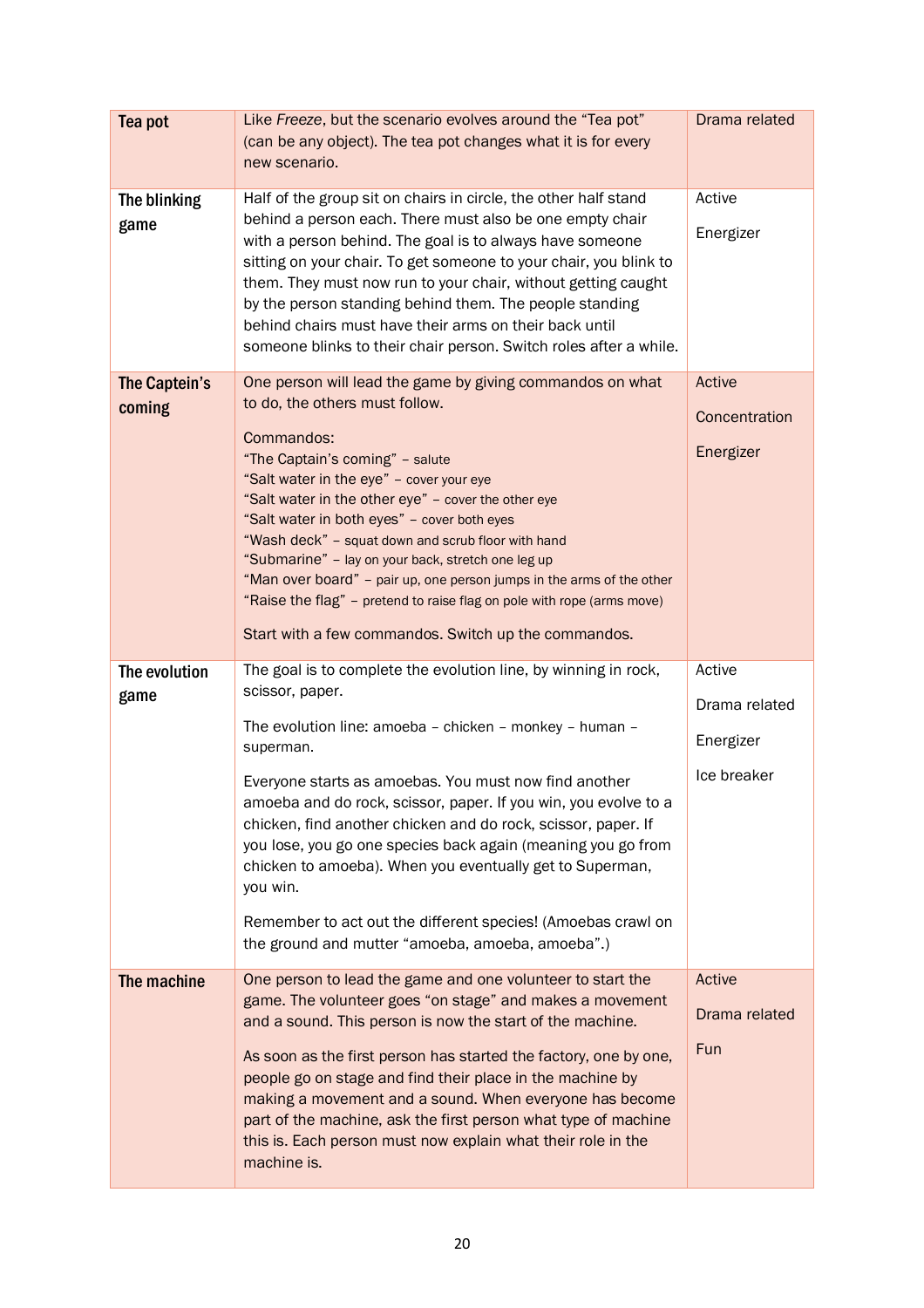|                      | If the group is big enough, split the group in half and let one<br>half be the audience.                                                                                                                                                                                                                                                                                                                                                                                                                                                                                                                                                        |                      |
|----------------------|-------------------------------------------------------------------------------------------------------------------------------------------------------------------------------------------------------------------------------------------------------------------------------------------------------------------------------------------------------------------------------------------------------------------------------------------------------------------------------------------------------------------------------------------------------------------------------------------------------------------------------------------------|----------------------|
| The molecule<br>game | One person leading. The rest walk/run around in the room like<br>atoms. When the leader shouts a number, the atoms must go<br>together and form molecules with that number of atoms.                                                                                                                                                                                                                                                                                                                                                                                                                                                            | Active<br>Energizer  |
|                      | Optional: The people that are left are out of the game.                                                                                                                                                                                                                                                                                                                                                                                                                                                                                                                                                                                         | Ice breaker          |
|                      | Tips:<br>1. Use the groups for group discussion in between new parings<br>2. Use suitable sized groups for your next activity                                                                                                                                                                                                                                                                                                                                                                                                                                                                                                                   |                      |
| The newspaper        | Sit in a circle on chair, one person in the middle holding a<br>rolled-up newspaper. The person in the middle must try to get a                                                                                                                                                                                                                                                                                                                                                                                                                                                                                                                 | Active               |
| game                 | seat. To do so, the people sitting say names of people in the                                                                                                                                                                                                                                                                                                                                                                                                                                                                                                                                                                                   | Ice breaker          |
|                      | group. Ones your name has been said, it is your turn to say a<br>name. You must say a name before the person in the middle<br>hits you. If you get hit or make a mistake (say a wrong name,<br>say a name when it isn't your turn, etc.) you go to the middle.                                                                                                                                                                                                                                                                                                                                                                                  | Concentration        |
|                      | At the start of the game, the person in the middle chooses a<br>random person to start with.<br>Throughout the game, the person in the middle starts with the                                                                                                                                                                                                                                                                                                                                                                                                                                                                                   |                      |
|                      | person they swapped places with.                                                                                                                                                                                                                                                                                                                                                                                                                                                                                                                                                                                                                |                      |
| Three things         | Stand in circle. The goal is to be as creative and random as<br>possible. Start by together saying "Three things, three things,<br>three things". The first person continues saying " you can<br>put in your pocket", the person to the left must say the first<br>three things they can think of that they can put in their pocket.<br>Now, the thing is that it doesn't have to be something you can<br>"put in your pocket". An answer could be "Phone, book, bottle".<br>Repeat "Three things, three things, three things". Now it's the<br>person that said the three things last round that must come up<br>with a category. Be creative! | Drama related<br>Fun |
|                      | Example:<br>Three things, three things, three things You don't want in your<br>hand Bird, mud, elephant!<br>Three things, three things, three things You can eat Food, hair,<br>water!                                                                                                                                                                                                                                                                                                                                                                                                                                                          |                      |
|                      | Reversed version:<br>"Things three, things three, things three" First say the three<br>things, then the category; water bottle, elephant, phone charger<br>Things I have in my room!                                                                                                                                                                                                                                                                                                                                                                                                                                                            |                      |
| <b>Traffic light</b> | Choose one person to be the traffic light/robot. This person<br>stands on one side of the room, facing the wall. The rest stands                                                                                                                                                                                                                                                                                                                                                                                                                                                                                                                | Active               |
|                      | on the other side facing the traffic light.                                                                                                                                                                                                                                                                                                                                                                                                                                                                                                                                                                                                     | Energizer            |
|                      | When the traffic light "counts" (green light, yellow light, red<br>light, stop!" the others will try to get to him/her. When he/she<br>is done counting, they turn. The others must then stand                                                                                                                                                                                                                                                                                                                                                                                                                                                  |                      |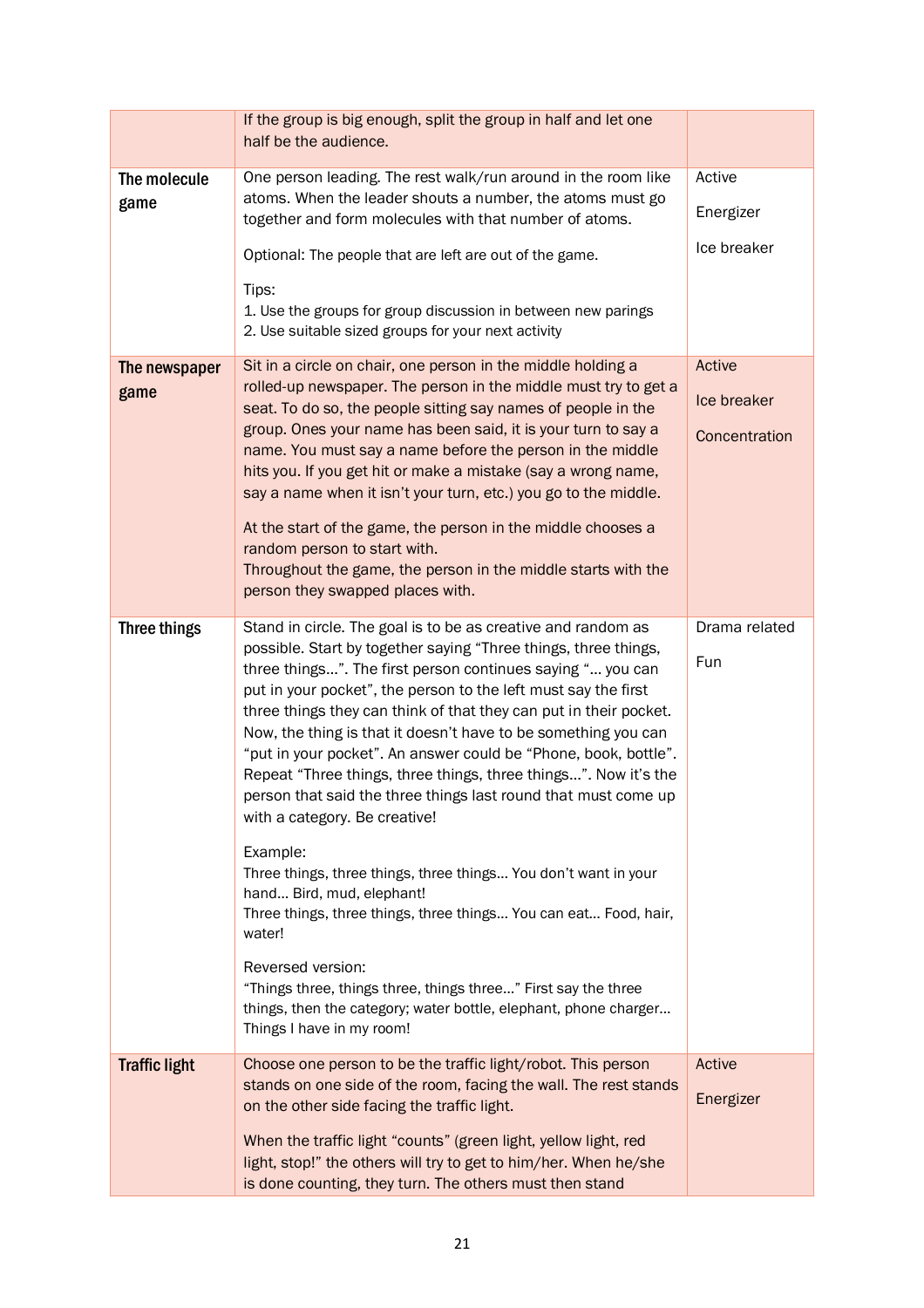|                        | completely still. If they don't, the traffic light can order them<br>back and they'll have to start over.<br>This continues until someone reaches the light. The first to<br>cross, gets to be the traffic light in the next round.                                                                                                                                                                                                                                                                                                                                                                                                                                                                                                                           |                            |
|------------------------|---------------------------------------------------------------------------------------------------------------------------------------------------------------------------------------------------------------------------------------------------------------------------------------------------------------------------------------------------------------------------------------------------------------------------------------------------------------------------------------------------------------------------------------------------------------------------------------------------------------------------------------------------------------------------------------------------------------------------------------------------------------|----------------------------|
| Vote with your<br>feet | Version 1:<br>Divide floor in two zones.<br>Version 2:<br>Divide floor in four zones; 1) I agree, 2) I disagree, 3) I don't<br>know and 4) I'm not sure. These areas should be marked by<br>posters.<br>Read different statements and dilemmas. The participants<br>most choose the side/corner that suits them best.<br>Start off easy with "sweet or salt" or "I prefer summer over<br>winter", then advance and challenge them more within a<br>suitable theme.                                                                                                                                                                                                                                                                                            | Reflection                 |
| Where's my<br>feet?    | Stand in circle. Choose a person to start. This person moves<br>their right foot so that it touches one of the feet of the person<br>to their left. This person must now move the feet that was<br>touched, to one of the feet of the next person. After a while the<br>distances will be bigger and you will get entangled. If you fall,<br>you're out of the game (no matter if you were dragged down by<br>others). The game continues until there's only 1-2 people left<br>(or until your tired of the game).<br>Optional:<br>Hold hands. You get much closer to people, which could be an<br>advantage or a disadvantage.<br>This version should only be played in groups of people that know<br>each other quite well (regarding personal boundaries). | Energizer<br>Fun           |
| Zen, zen, zen          | Stand in circle, face the right. One person in the middle leads<br>the game by shouting commands.<br>Commands and responses:<br>1. "Zen, zen, zen!" - Answer with "Zen!" while jumping once. (On<br>the third time, jump and say zen 5 times)<br>2. "Senmolio (body part)" - Touch body part<br>Mix up the commands.                                                                                                                                                                                                                                                                                                                                                                                                                                          | Active<br>Energizer<br>Fun |